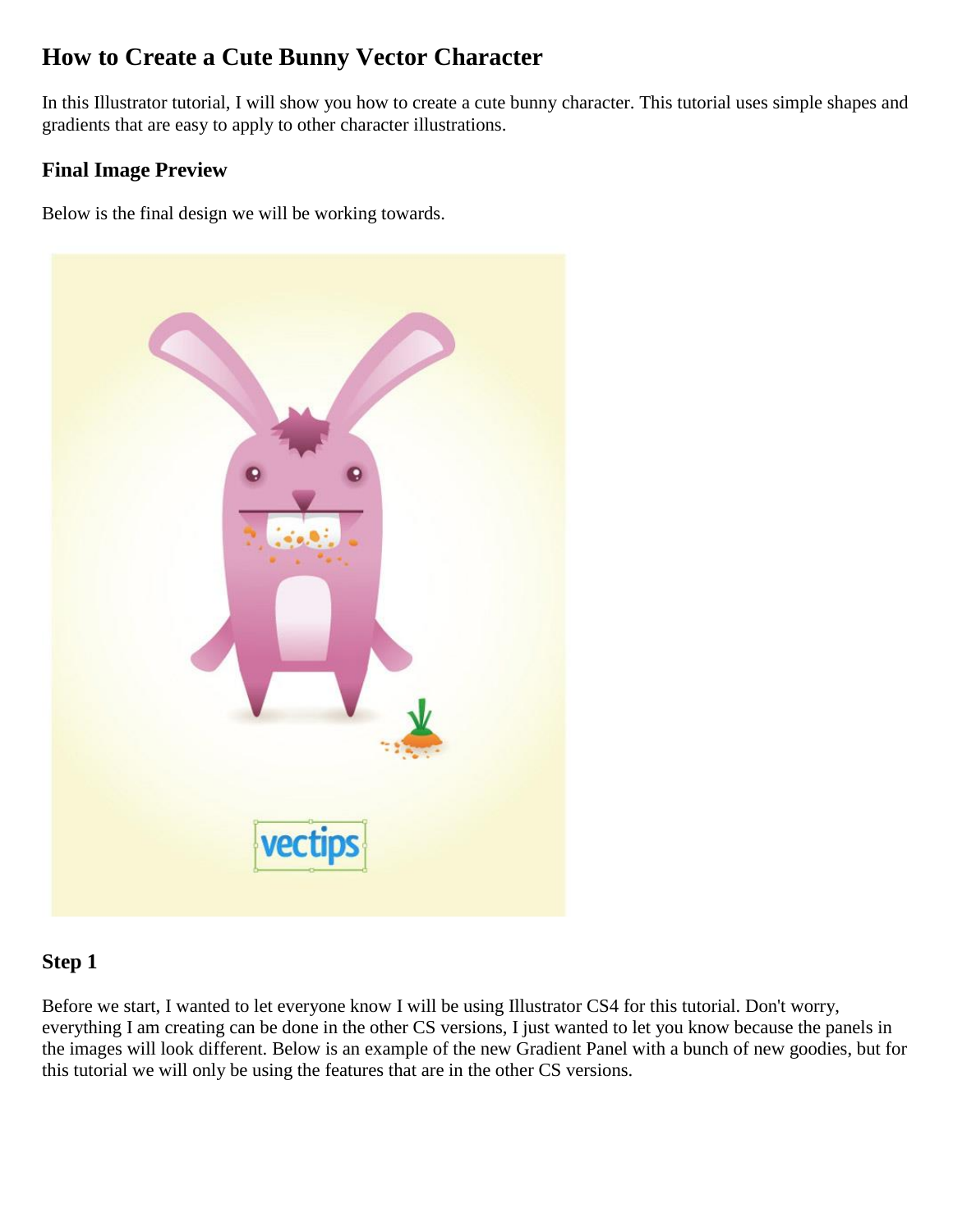#### CS3 Panel

#### $\frac{1}{\sqrt{2}}$  $\circ$  Gradient  $\times$ Type:  $Ra$ dial  $\div$  $\degree$  Location:  $\boxed{100}$  % Angle: ۵ 5 ऻ

| <b>¢ GRADIENT</b> |               |       |    |
|-------------------|---------------|-------|----|
|                   | Type   Radial |       |    |
| Δ<br>⊞२           | ۱o            | 10100 | 96 |
| 七国                |               |       |    |
|                   |               |       |    |
|                   |               |       | å  |
|                   |               |       |    |
| Opacity:          |               | 196   |    |

#### **Step 2**

Create a new document, then make a 190 px wide by 290 px tall rectangle with the Rectangle Tool (M).



#### **Step 3**

With your Direct Selection Tool (A), select the top left corner of the rectangle. With the point selected, the Control Panel defaults to the Anchor Point options. Press the second to the left button, converting the anchor point to a smooth point.

### CS4 Panel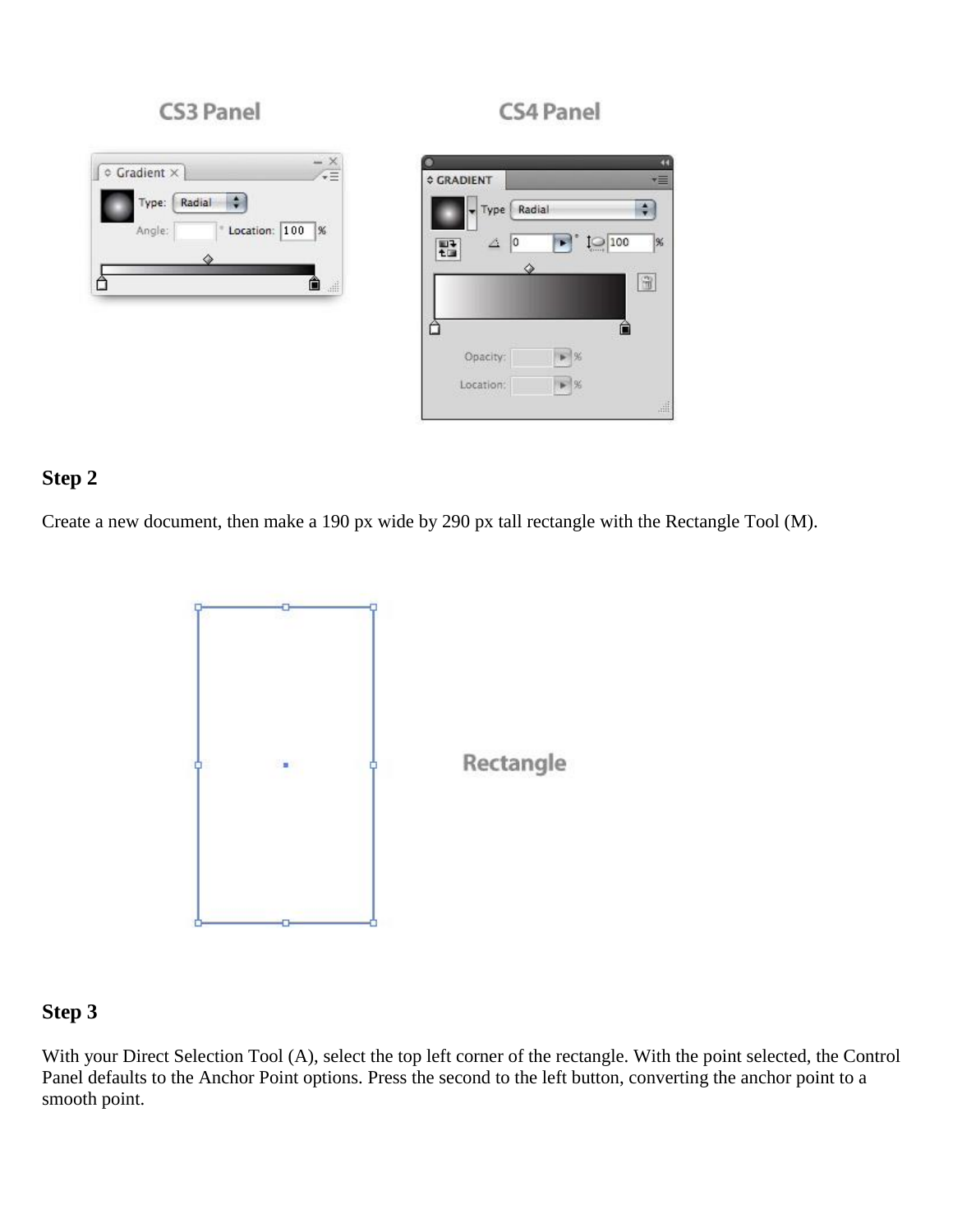

Repeat the previous step with the top right anchor point.

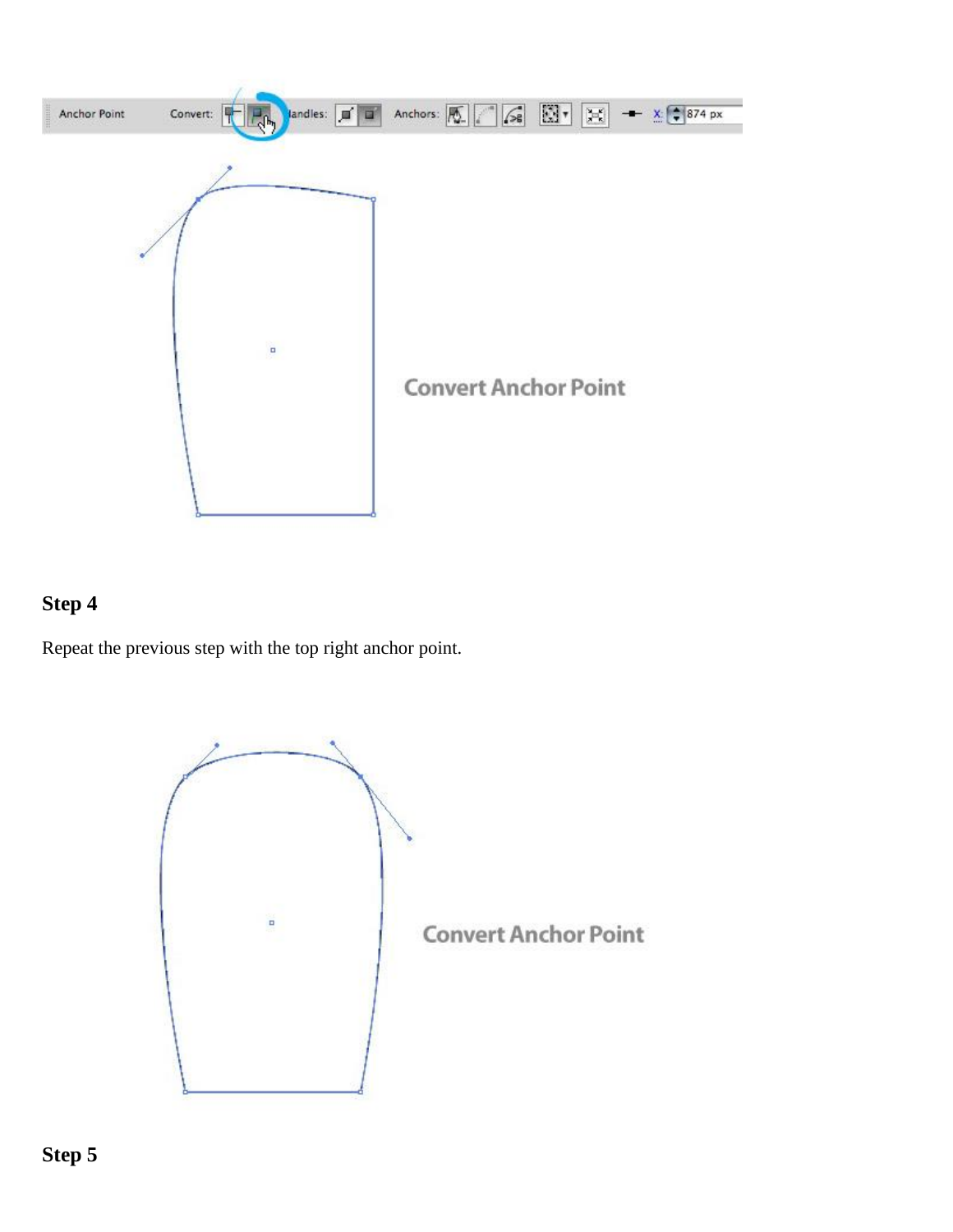Fill the rectangle with a Linear Gradient from the Gradient Panel and change the first swatch to a pink color and the second swatch to a darker pink color.



#### **Step 6**

Use the Gradient Tool to adjust the gradient by clicking and dragging from the middle of the shape to the bottom.



**Adjust Gradient**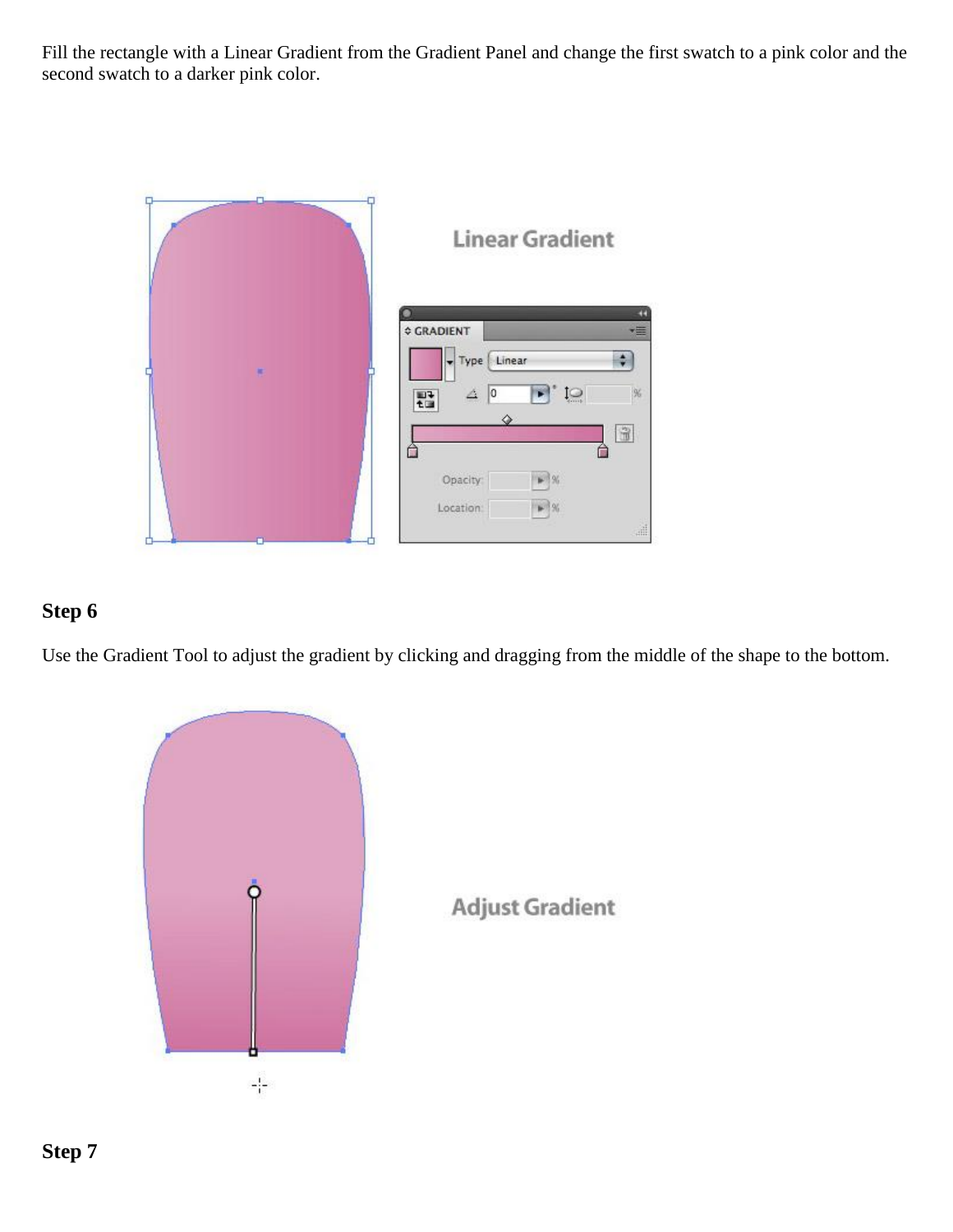Copy (Command  $+ C$ ) the shape and Paste in Front (Command  $+ F$ ). With the new shape selected, use the Selection Tool (V) and scale the shape to half of its original size. After scaling, place the the copied shape towards the bottom of the original.



#### **Step 8**

Change the first swatch in the gradient fill to a light pink and the other swatch to a slightly darker pink.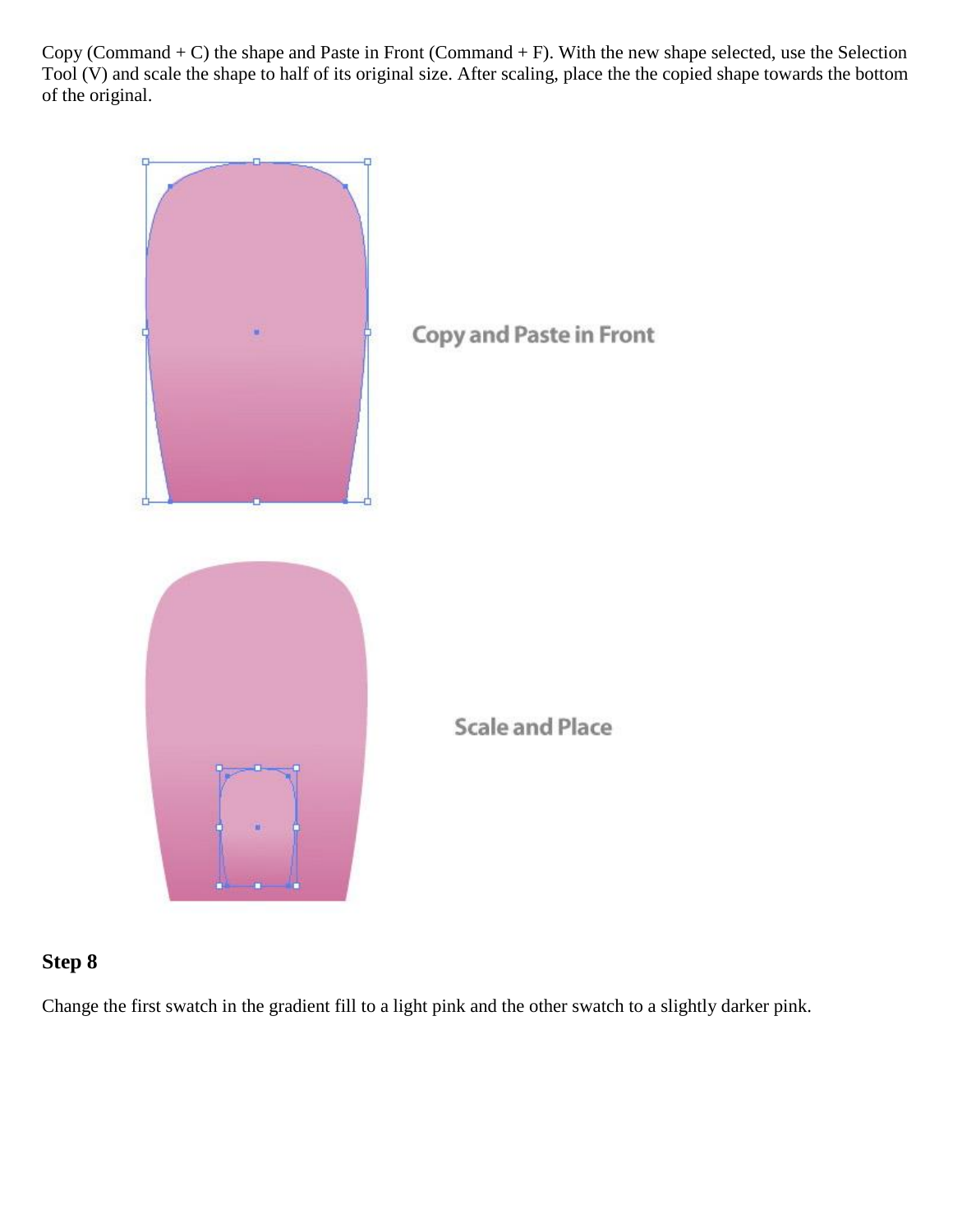|   | Gradient                                                                                                                                         |
|---|--------------------------------------------------------------------------------------------------------------------------------------------------|
|   | Æ<br><b>≎ GRADIENT</b><br>Linear<br>$\blacktriangledown$ Type<br>÷<br>$-90.42$ $\bullet$ $\bigcirc$<br>$\%$<br>Δ<br>醫<br>♦<br><b>J</b><br>Â<br>Ô |
| ۰ | Opacity:<br>$-1%$<br>Location:<br>$\blacktriangleright$ 36<br>$\frac{1}{2}$                                                                      |

With the Star Tool, click on the artboard to bring up the Star dialog. In the dialog change Radius 1 to 50 px, Radius 2 to 25 px and the Points to 3.

| Options<br>Radius 1: 50 px                         | OK<br>Cancel |
|----------------------------------------------------|--------------|
| Radius 2: 25 px<br>Points: $\left  \div \right $ 3 |              |
|                                                    |              |
|                                                    |              |
|                                                    |              |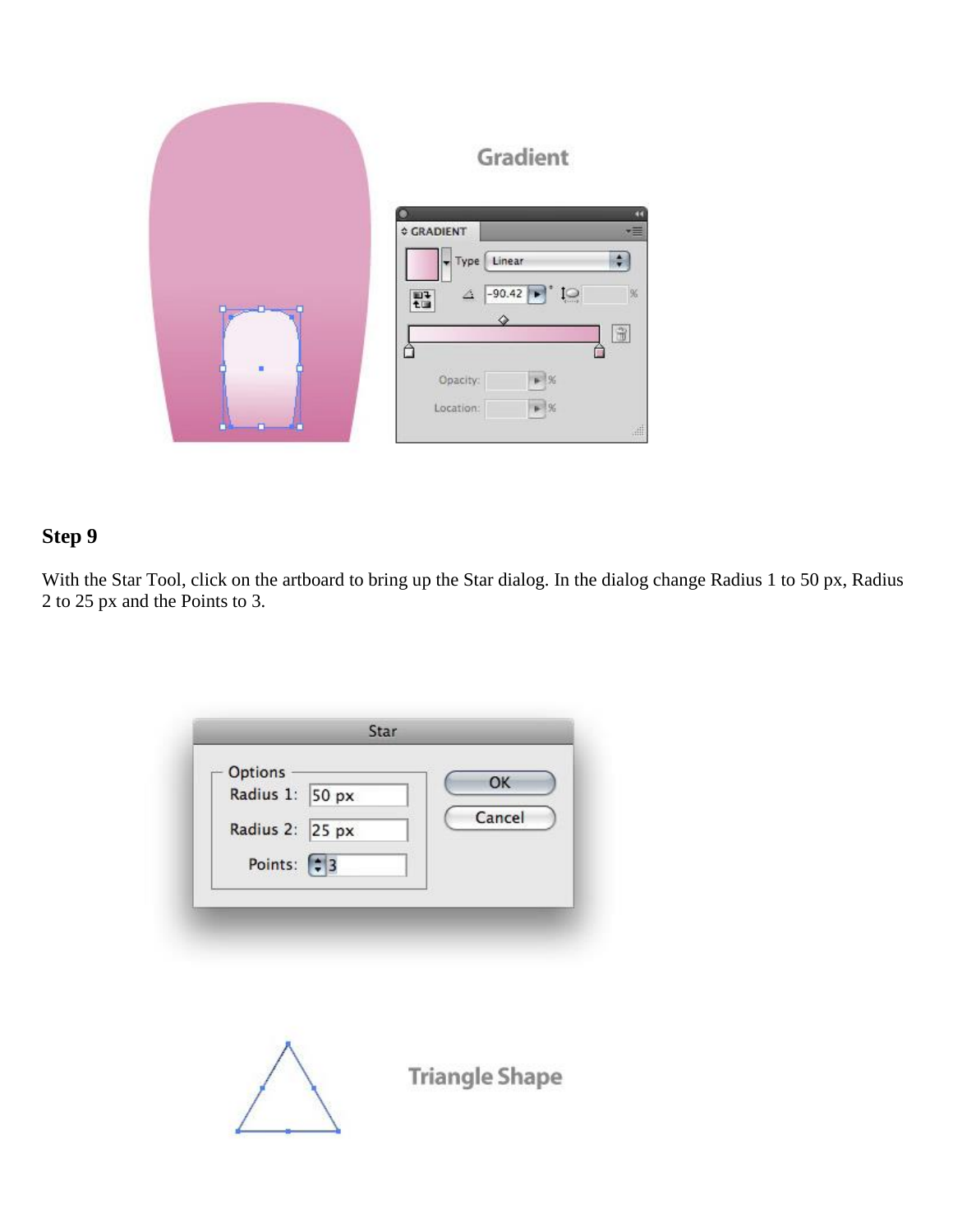With the triangle selected go Effect > Stylize > Round Corners. In the dialog change the radius to 15 px.

|                          |                      |              | <b>Round Corners</b> |
|--------------------------|----------------------|--------------|----------------------|
|                          | <b>Round Corners</b> |              |                      |
| Radius: 15 px<br>Preview |                      | OK<br>Cancel |                      |

## **Step 11**

With the Selection Tool (V), squish the triangle horizontally to half of its original size. Next rotate the triangle 180 degrees.



Squish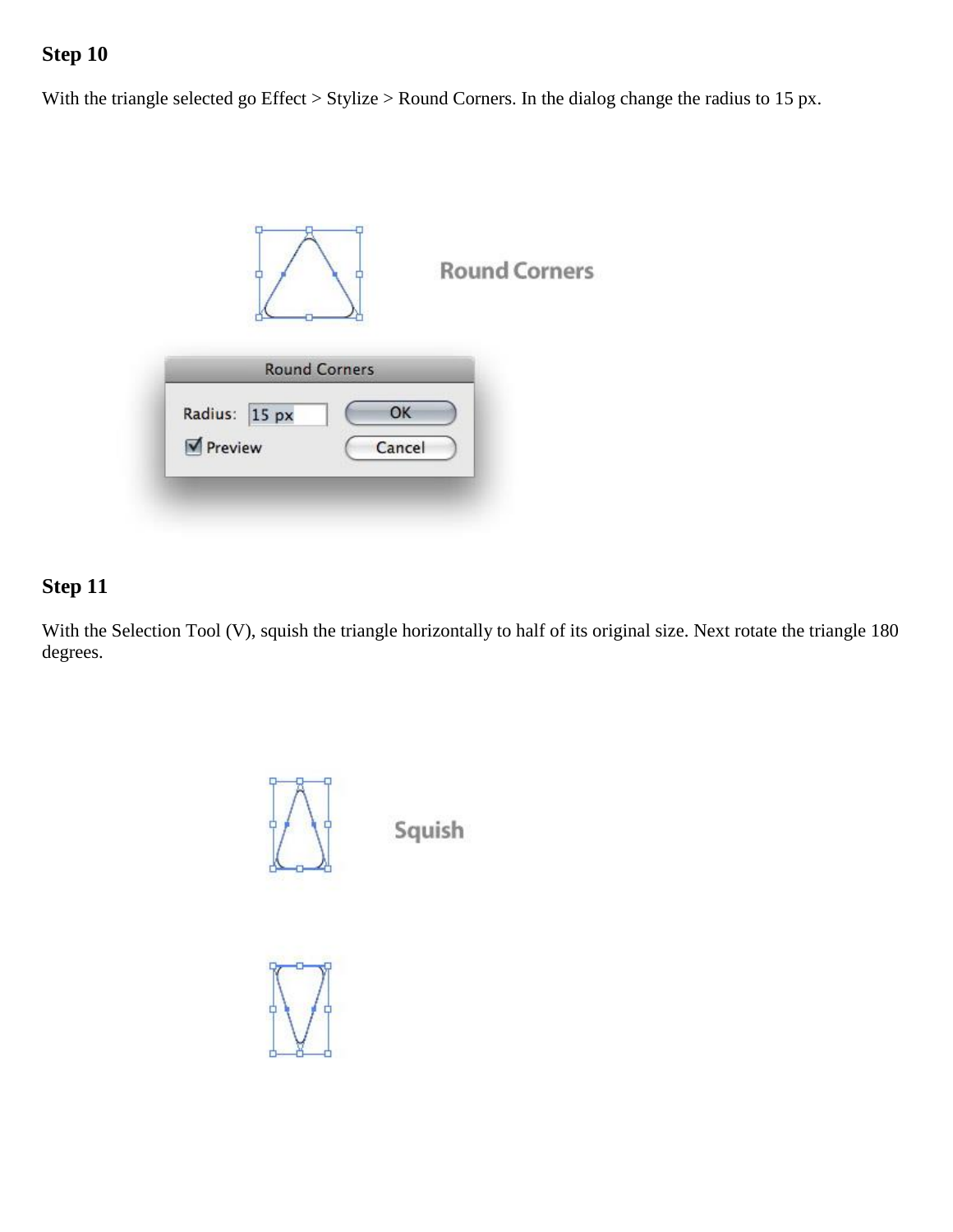Fill the triangle with a Linear Gradient, make the first swatch a dark pink from the previous shape and the second swatch make a darker pink. Adjust the gradient so the darkest part of the gradient is at the bottom of the triangle.



## **Step 13**

Place the triangle at the bottom of the bigger body shape creating a leg. Once placed, drag out a copy of the leg to other side. Simply hold down Alt + Shift while dragging the shape.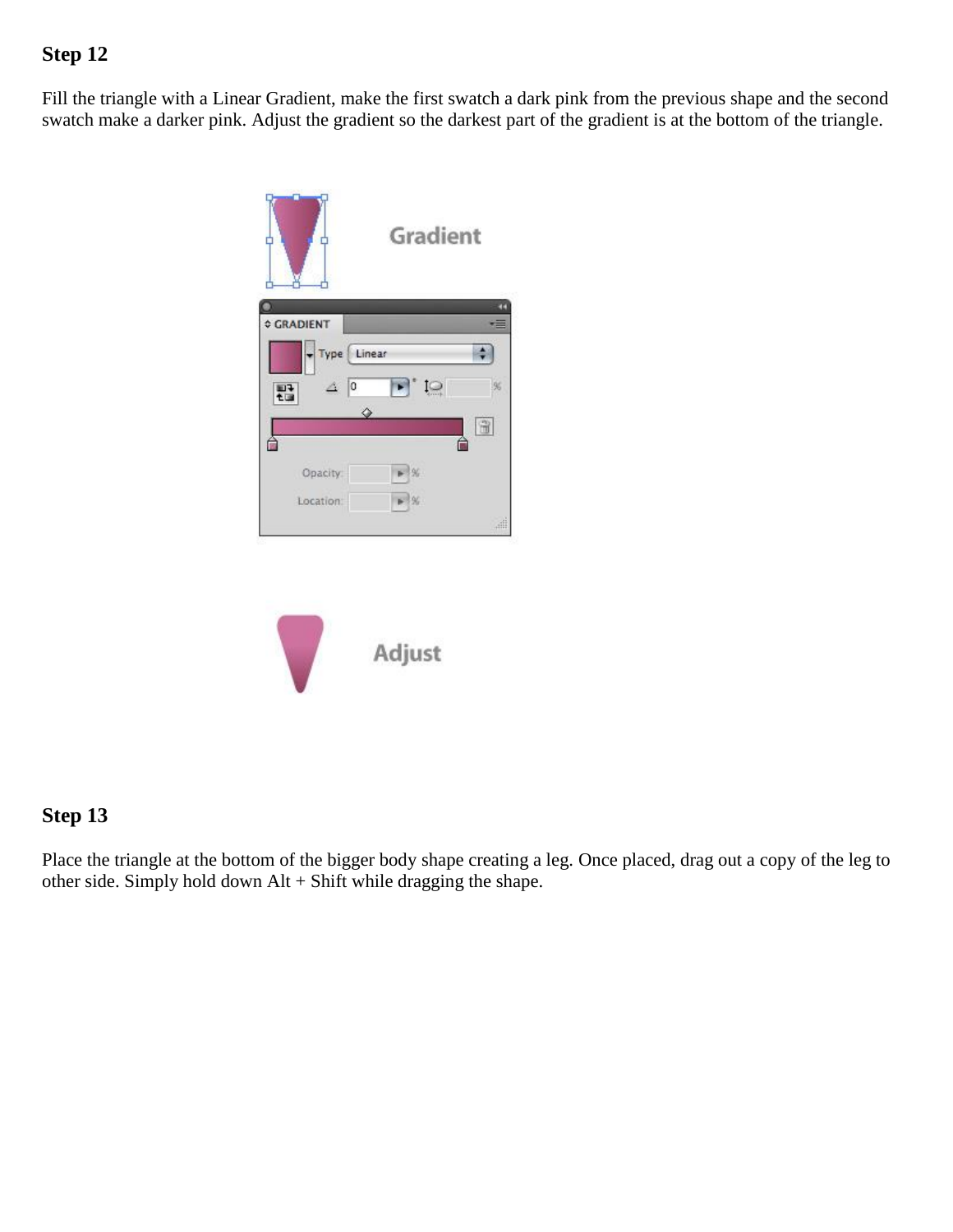

## Place

# **Step 14**

Create a 200 px wide by 50 px tall rectangle and round the corners at 25 px.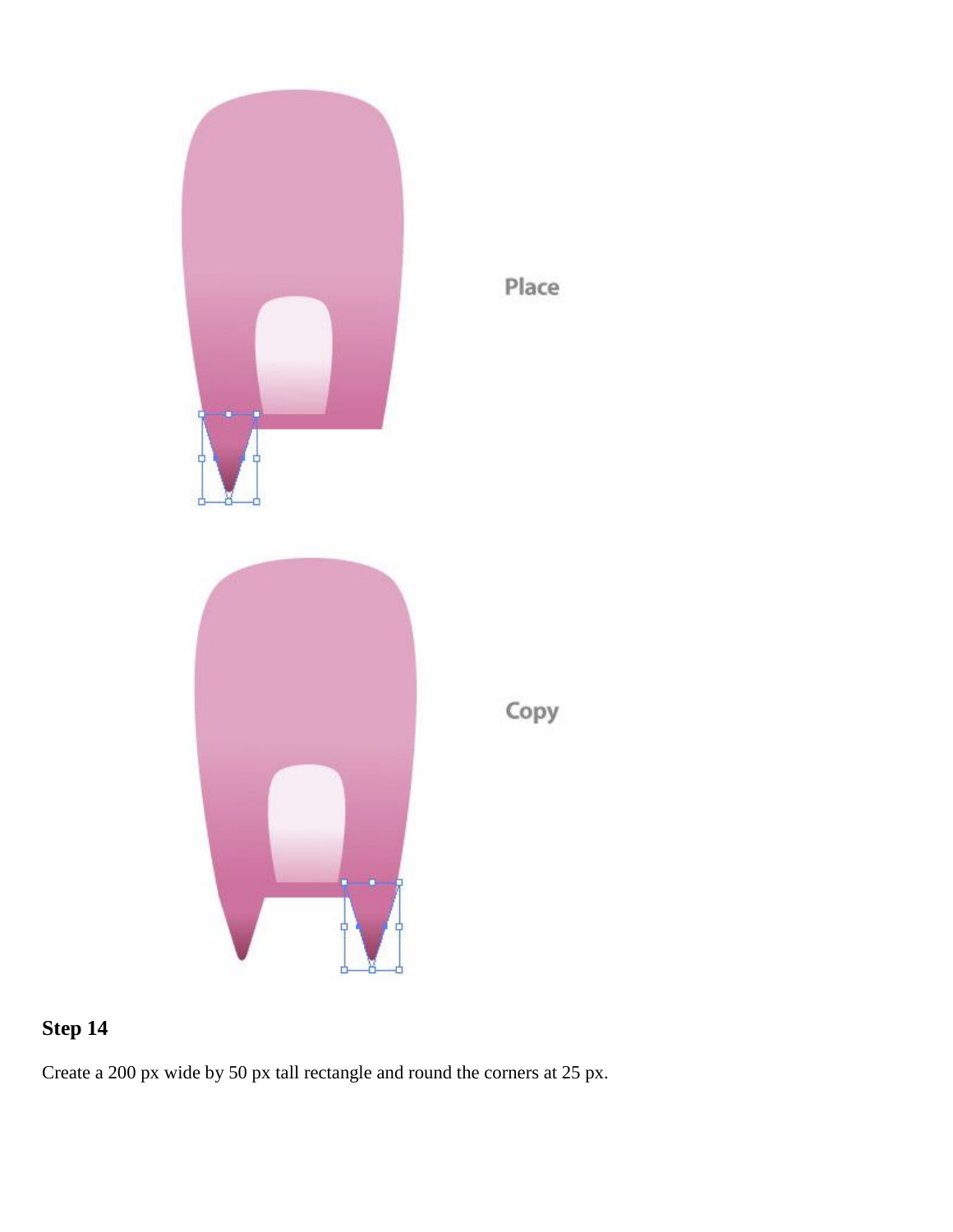|                          | ۰                                    | Rectangle            |
|--------------------------|--------------------------------------|----------------------|
|                          |                                      | <b>Round Corners</b> |
| Radius: 25 px<br>Preview | <b>Round Corners</b><br>OK<br>Cancel |                      |

Go to Effect > Warp > Arch. With the Warp Options dialog open, change the Bend to 20 and the Horizontal Distortion to -49. Next, make sure to expand the effects by going to Object > Expand Appearance. If you don't do this you will get some unexpected results as the steps continue.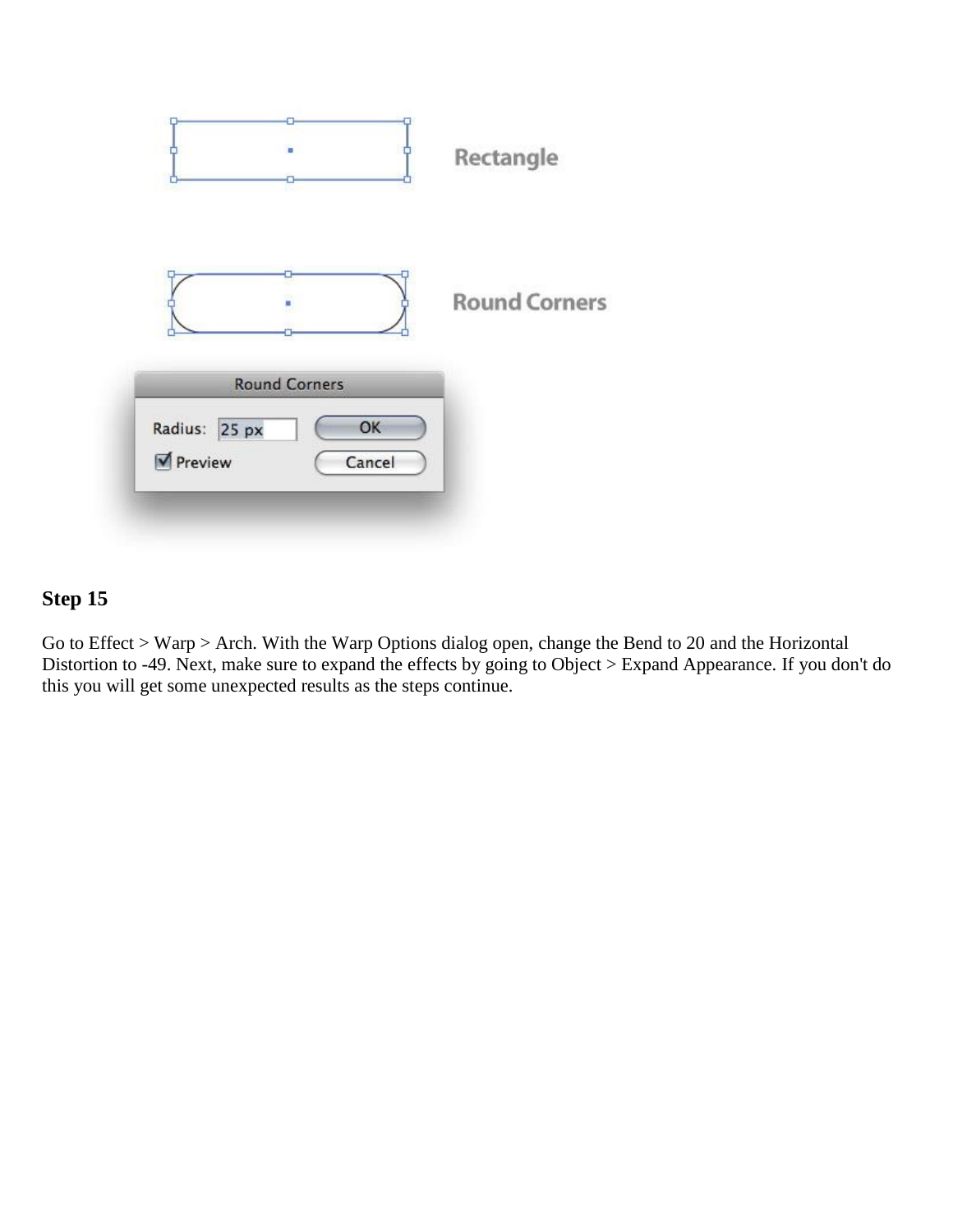

**Arch Warp** 

#### **Step 16**

Rotate the shape 45 degrees to the right so the shape is vertical. Next, place the shape over the top of the body shape. Once placed, Copy (Command  $+ C$ ) and Paste in Front (Command  $+ F$ ) the ear shape. Reflect the shape vertically by going to Object > Transform > Reflect and choosing the Vertical option in the dialog. Once reflected, move the copied ear to the other side of the body.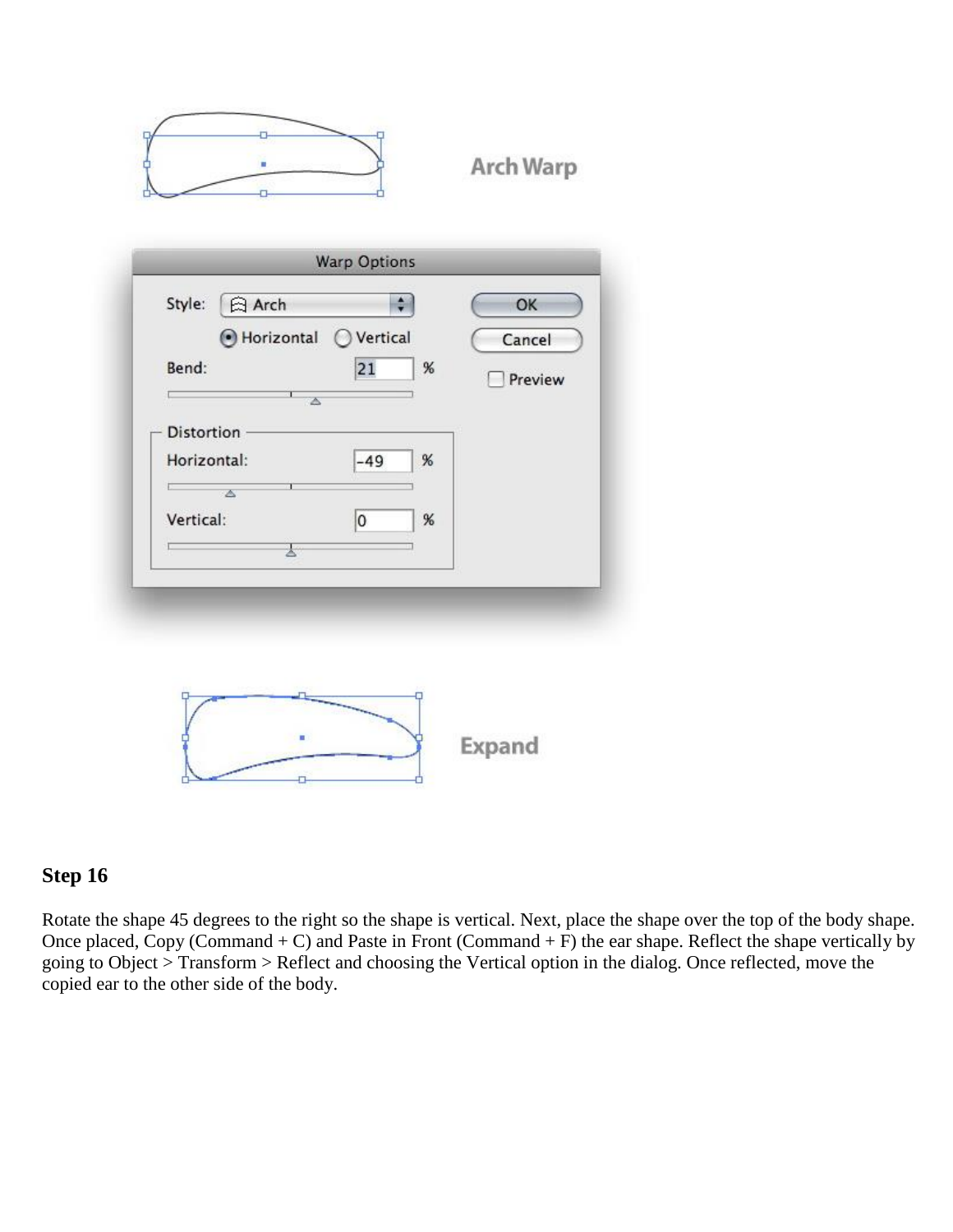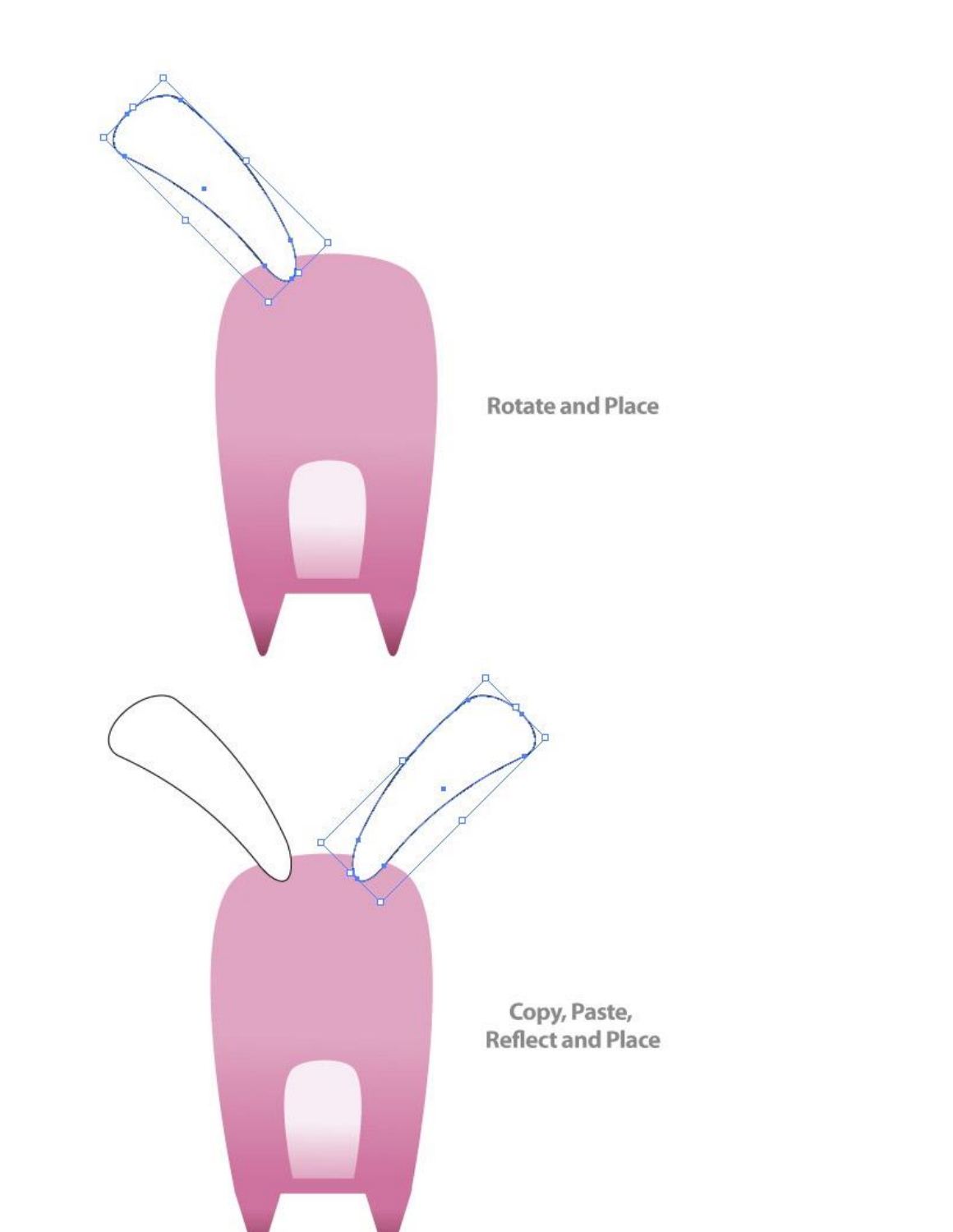Change the fill of the the ears to the first swatch pink color in the body shape.



#### **Step 18**

Select the first ear and go to Object > Path > Offset to open the Offset dialog. Change the Offset to -15 px. Next, move the offset slightly down and to the left.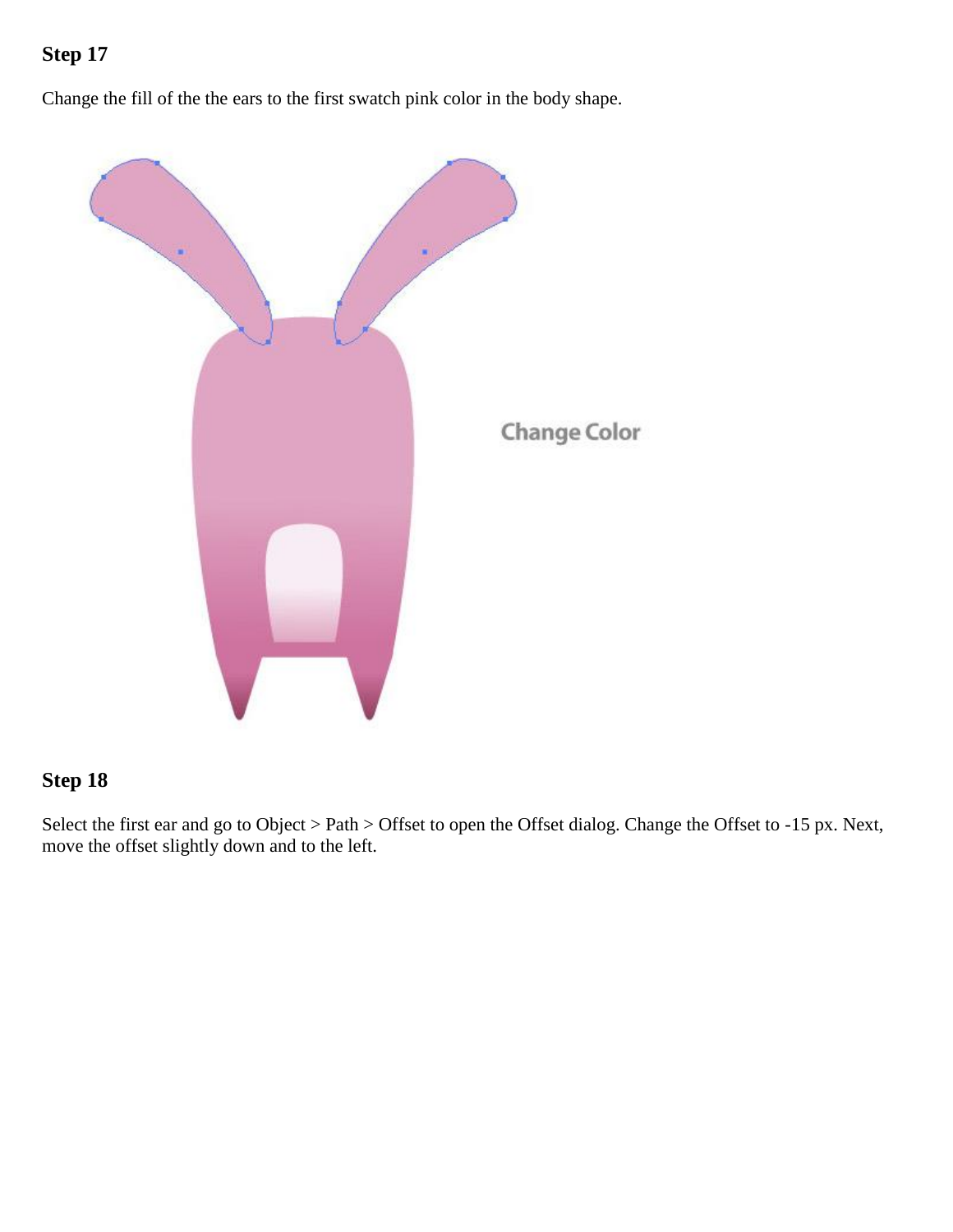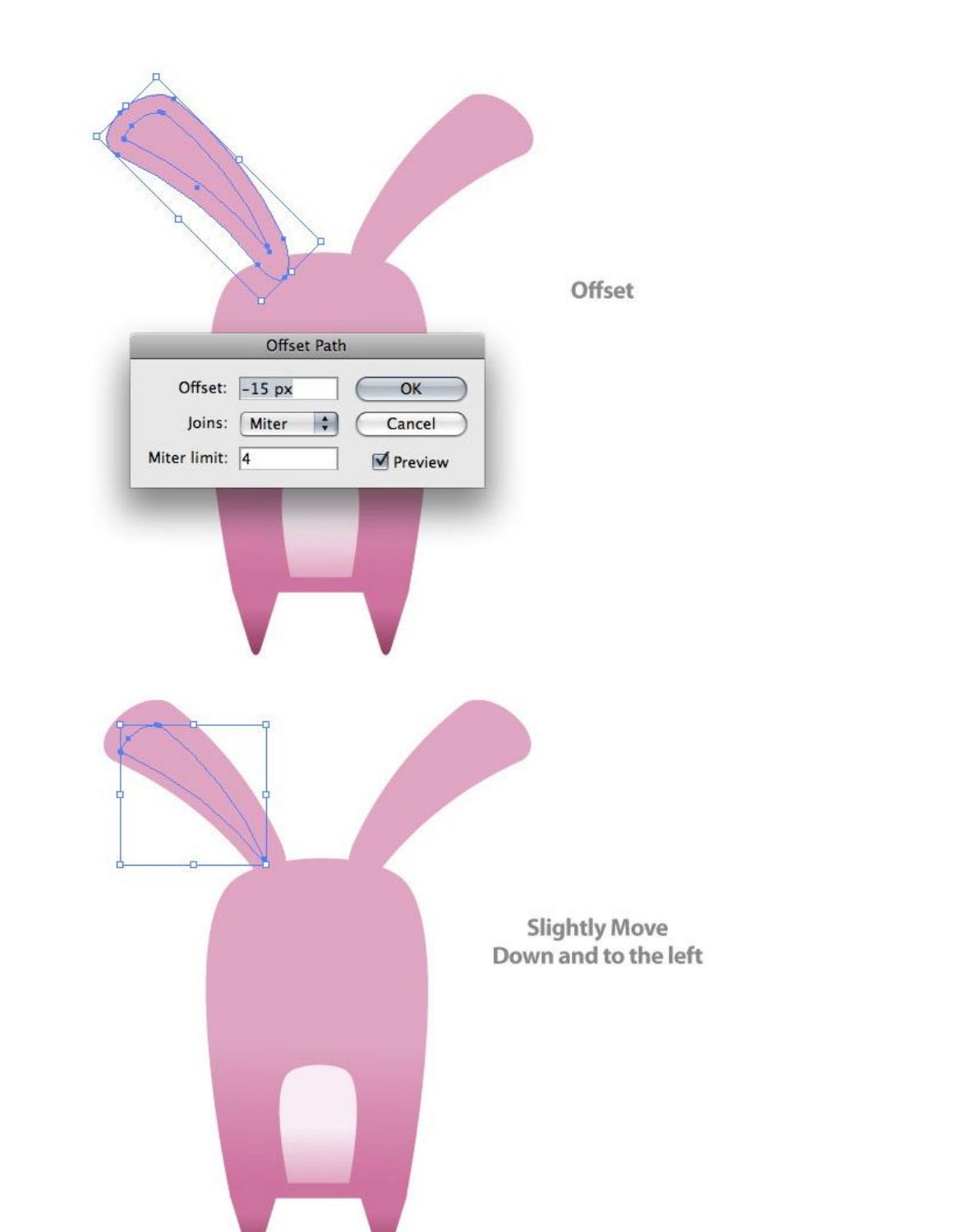Change the fill of the offset to the light Linear Gradient that was used in the belly shape of the body.



## **Step 20**

Repeat the same step for the right ear shape.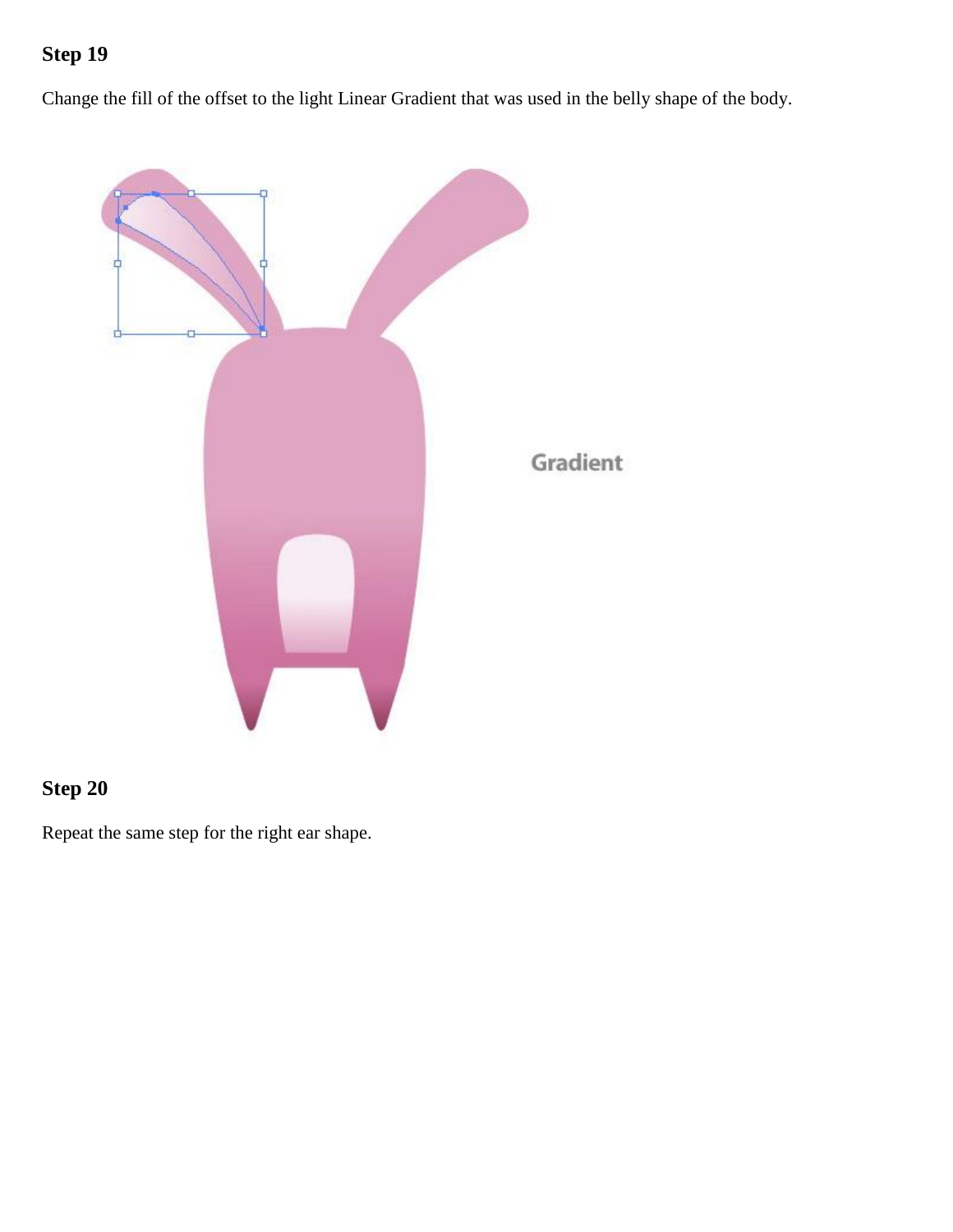

Copy (Command  $+ C$ ) and Paste (Command  $+ V$ ) the main right ear shape. Rotate the copied shape 190 degrees and scale it down to half of its original size. Fill the shape with the original body gradient and place it behind the lower left side of the body.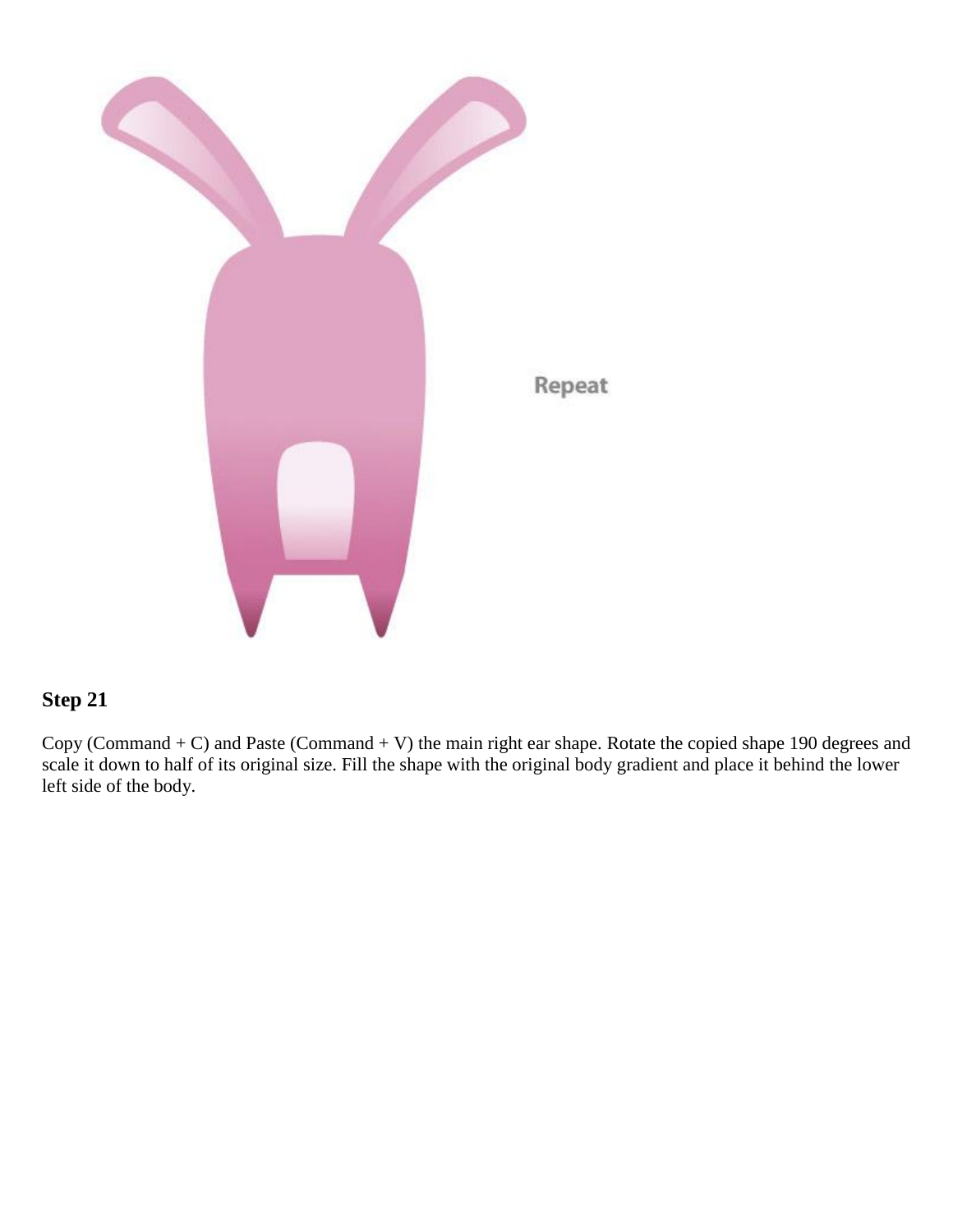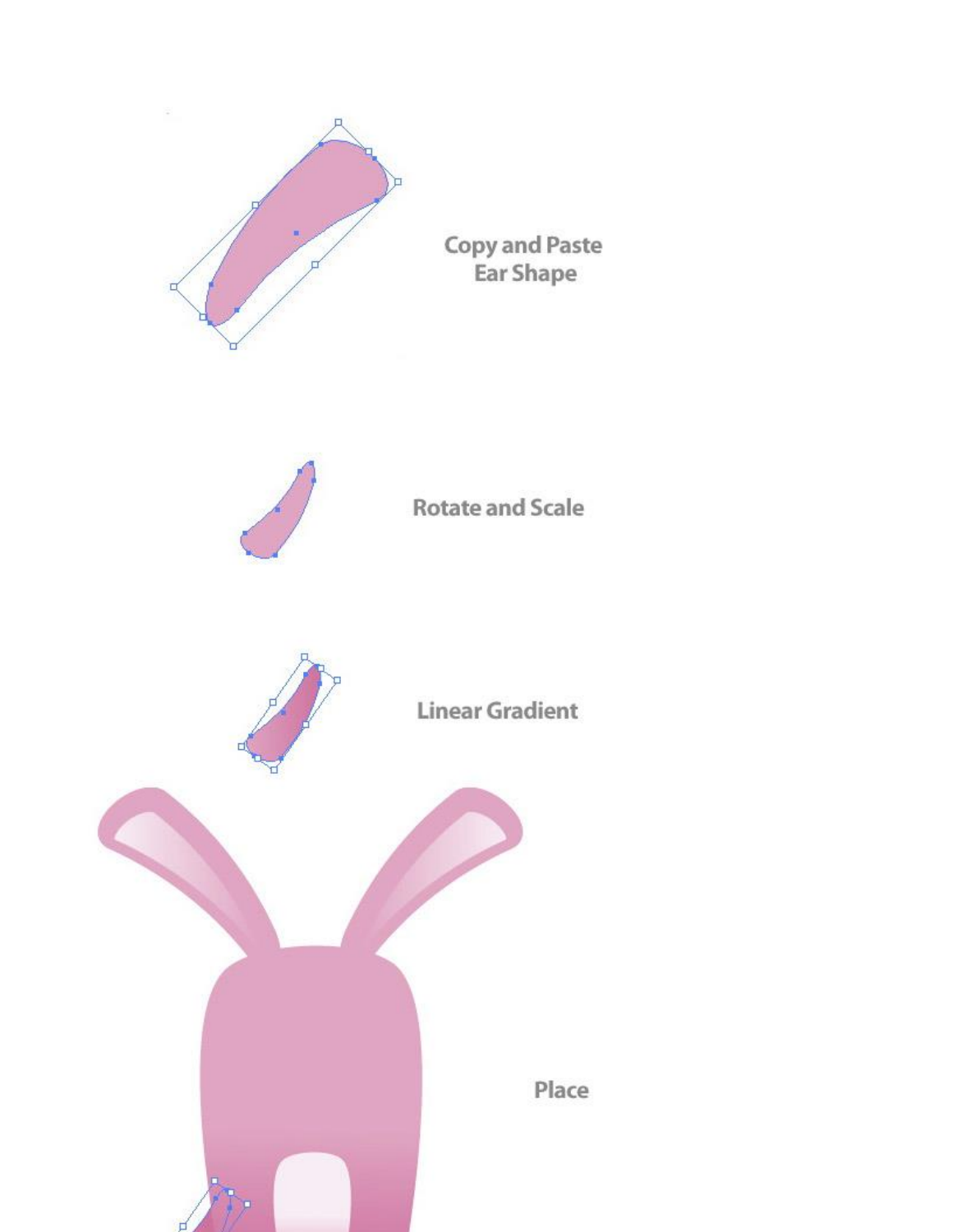Copy (Command  $+ C$ ) and Paste in Front (Command  $+ F$ ) the arm shape, reflect it vertically, then place it on the other side of the body.



#### **Step 23**

Now that the body is done, we can start adding a face to the bunny. Start by creating an ellipse with the Ellipse Tool (L) that is 37 px by 37 px. Fill the ellipse with a Radial Gradient with the first swatch a dark pink and the second swatch the same pink as in the ears.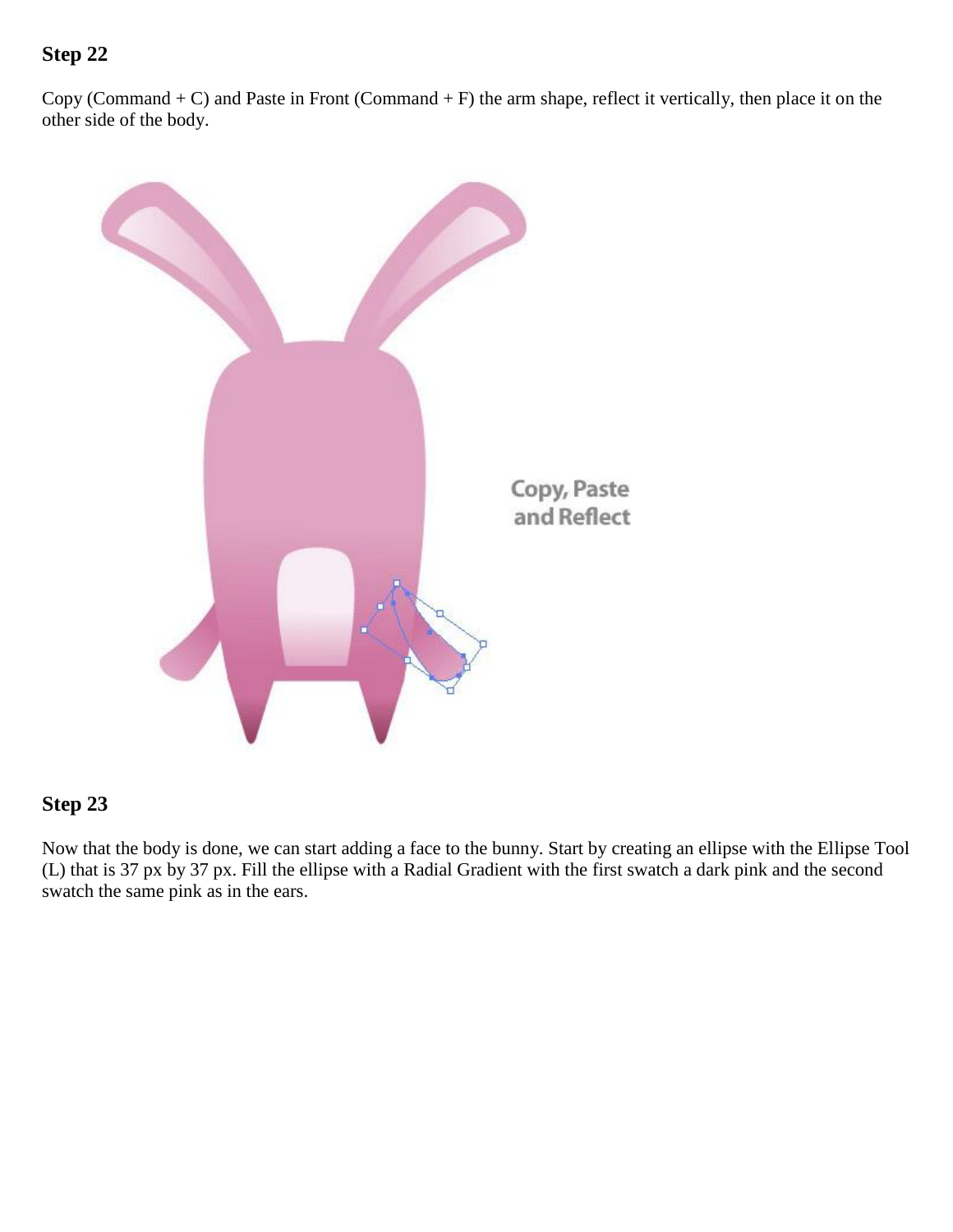

Create another ellipse with the previous one, but smaller, and fill it with a dark pink color. Next draw two smaller white filled ellipses within the dark pink one. Now you have an eye!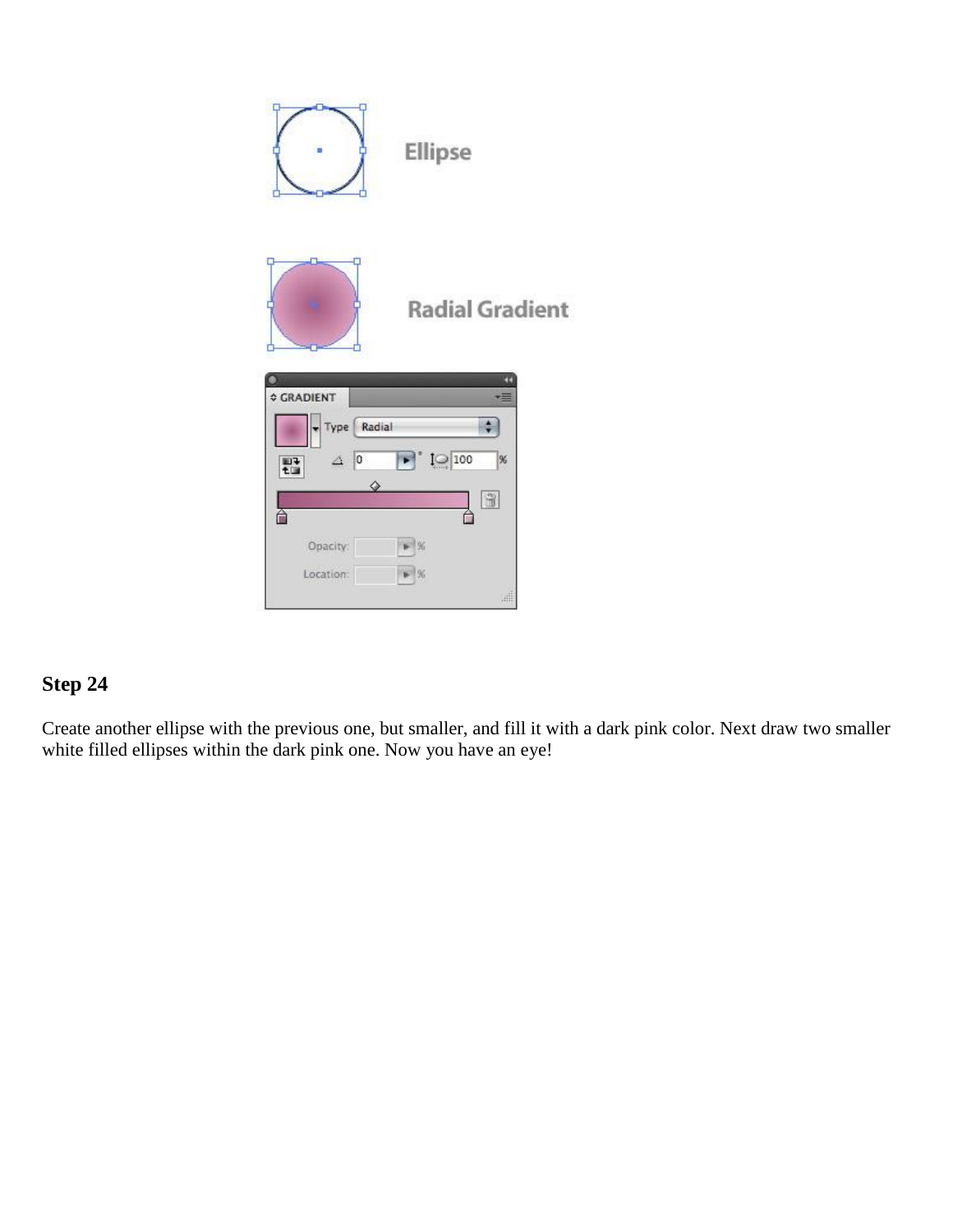

Place the eye shapes over the top left part of the body shape. Once placed, Copy (Command + C) and Paste the (Command  $+$  V) the eye shapes and place them on the other side of the body.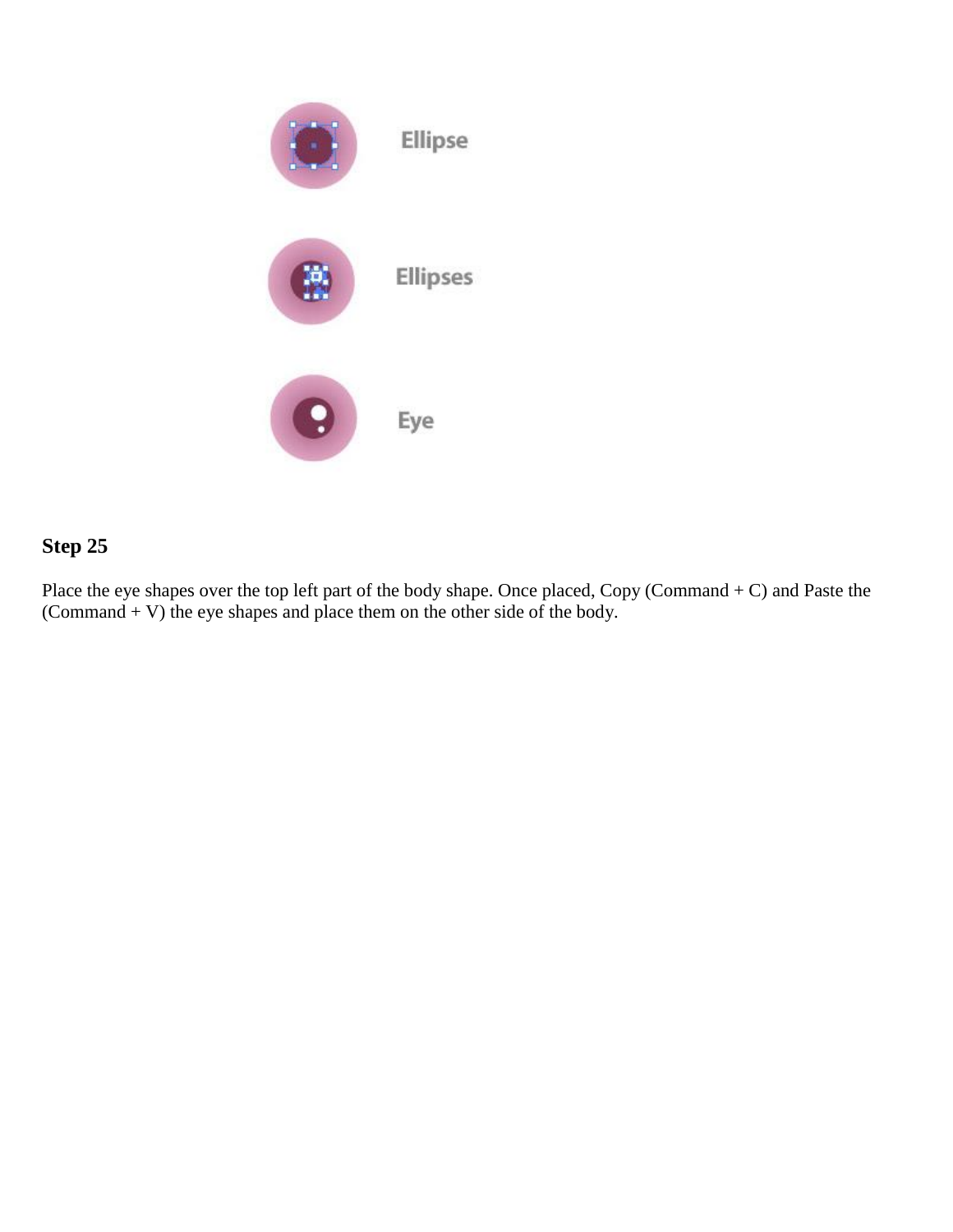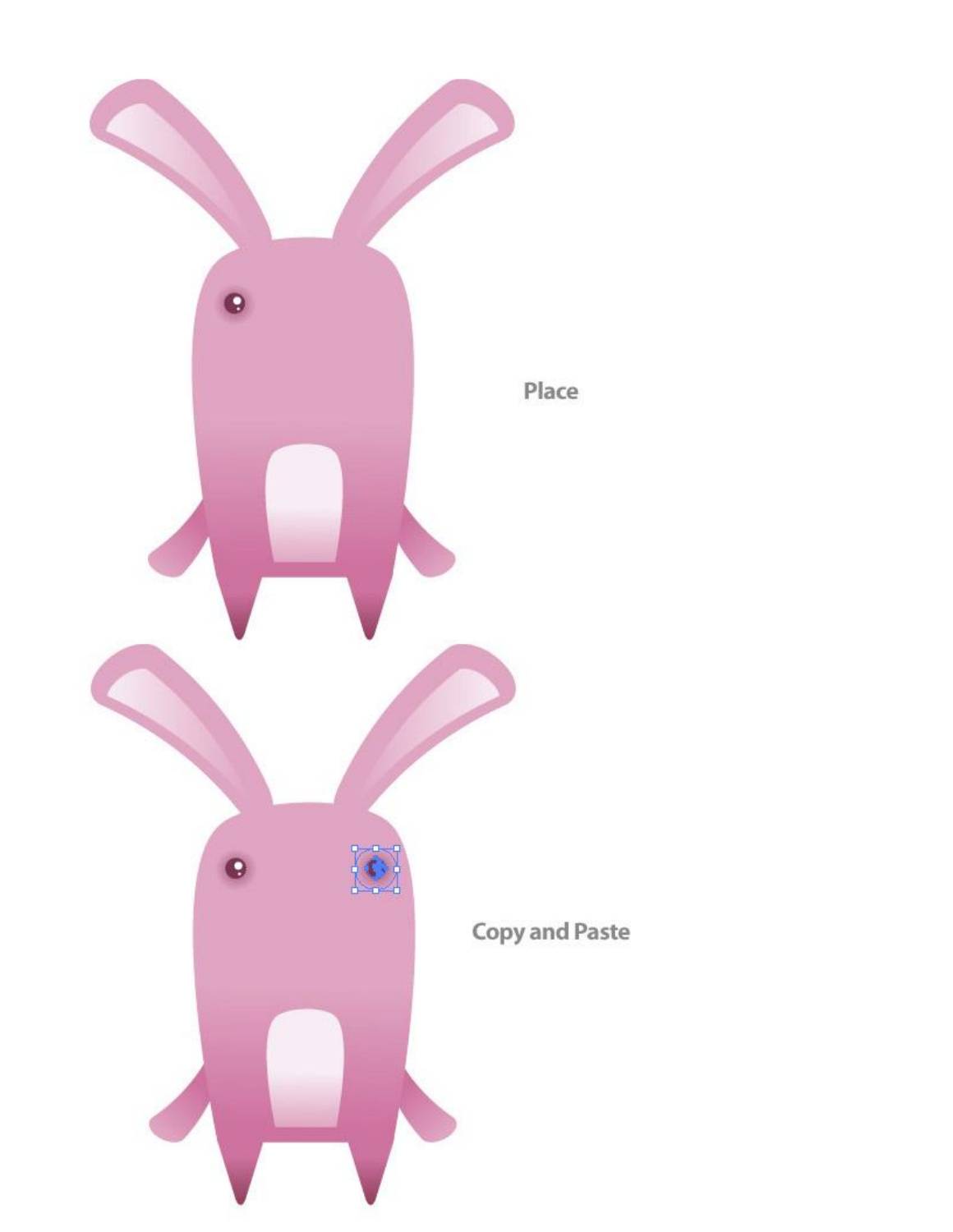Create a triangle like before and scale it down to half of its original size. Also like the other triangle, round the corners and fill it with the same gradient. Next, place the triangle over the middle part of the body below the eyes.



**Step 27**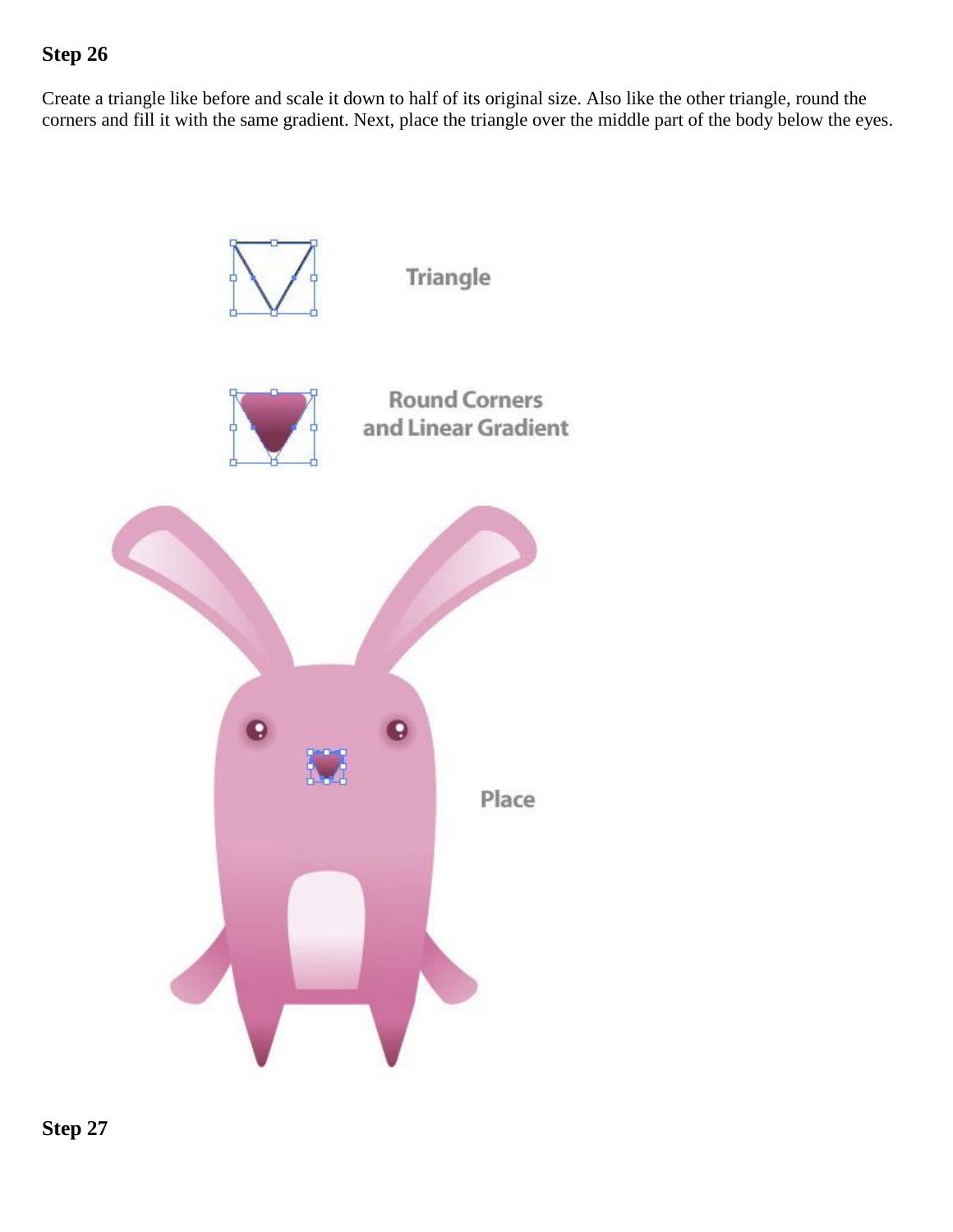With the Line Tool (\) draw a dark pink (same as the dark pink eye color) 3 pt line right below the nose, spanning the distance of the eyes.



#### **Step 28**

Draw an ellipse so the bottom fourth of it is the width of the line you just drew. Next, draw a rectangle that encompasses the top half of the ellipse up to the line you drew. Select the rectangle and ellipse and press the Subtract Shape Areas button from the Pathfinder Panel. While still in the Pathfinder Panel, press the Expand button. If you own CS4, Illustrator expands it for you!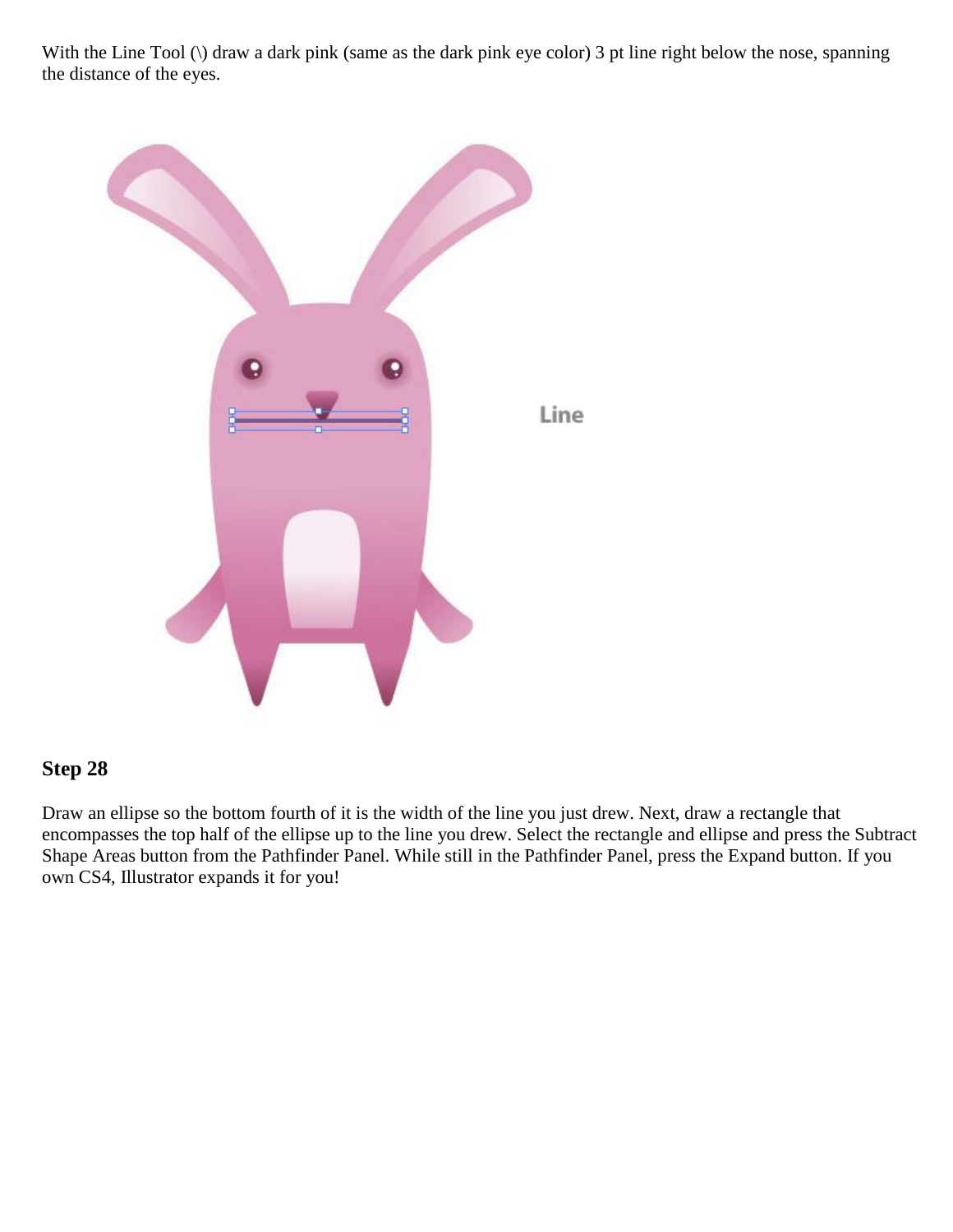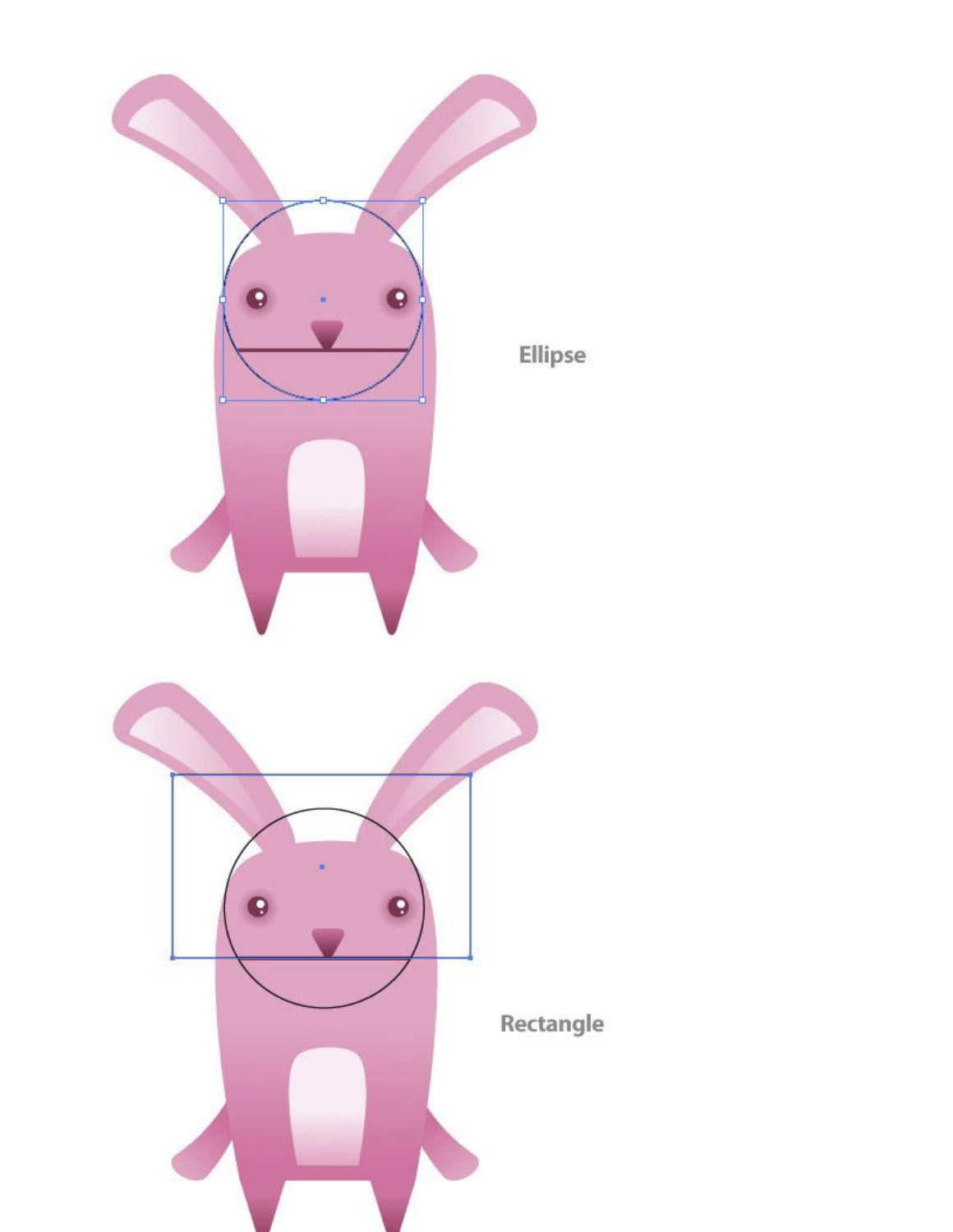Fill the subtracted shape with the same Linear Gradient as the body gradient, but adjust it so the darker part of the gradient is at the top. Place the shape behind the line you created before.



#### **Step 30**

Create a rectangle that is 38 px wide by 40 px tall. Like with the main body shape, select the bottom left anchor point with the Direct Selection Tool (A) and change the anchor to a Smooth Point. Do the same for the bottom right anchor point.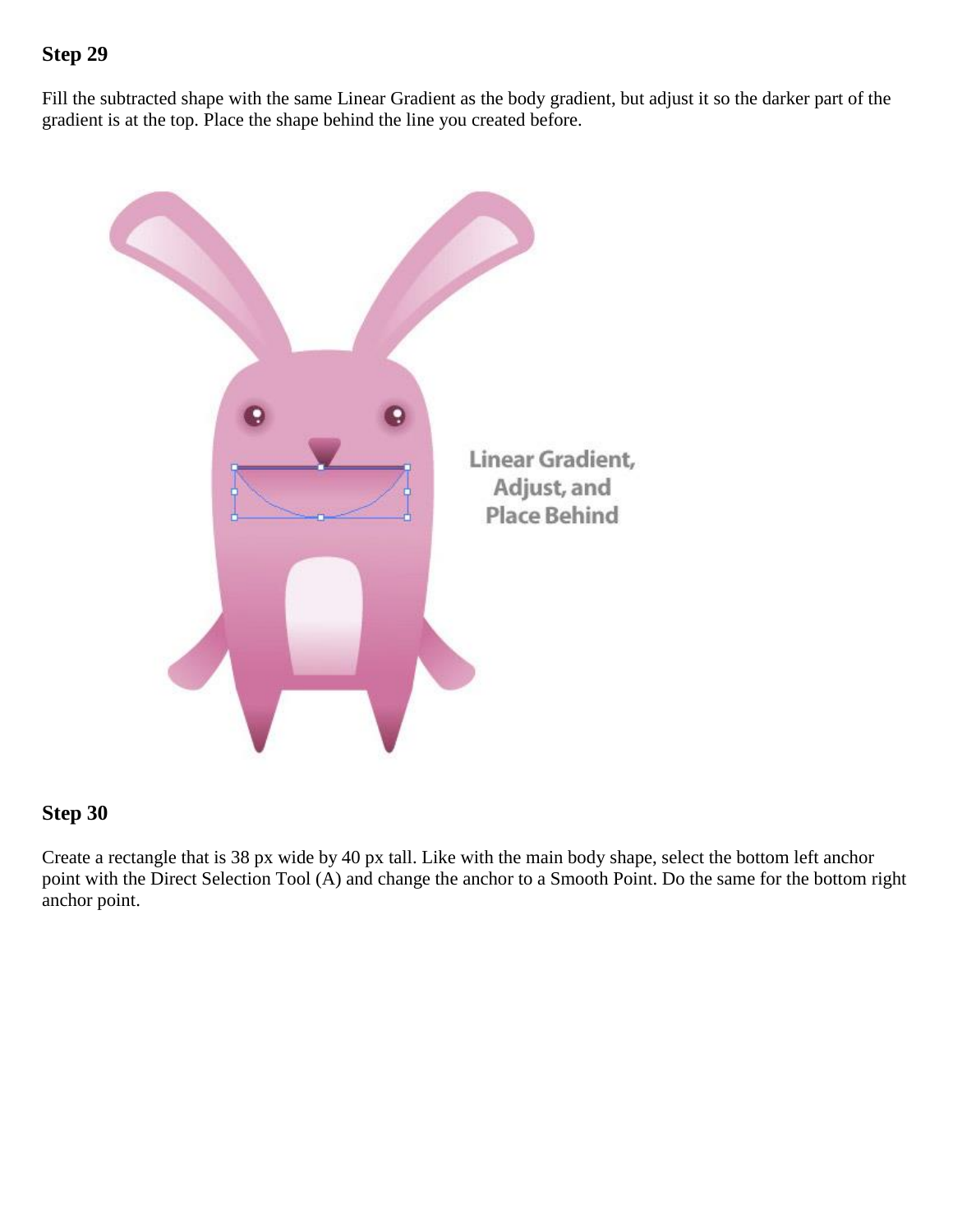

Place the tooth shape behind and below the mouth line on the left side of the nose shape. Fill the tooth with a Linear Gradient with the first swatch white and the second swatch a light gray. Adjust the gradient so the white is at the top of the tooth.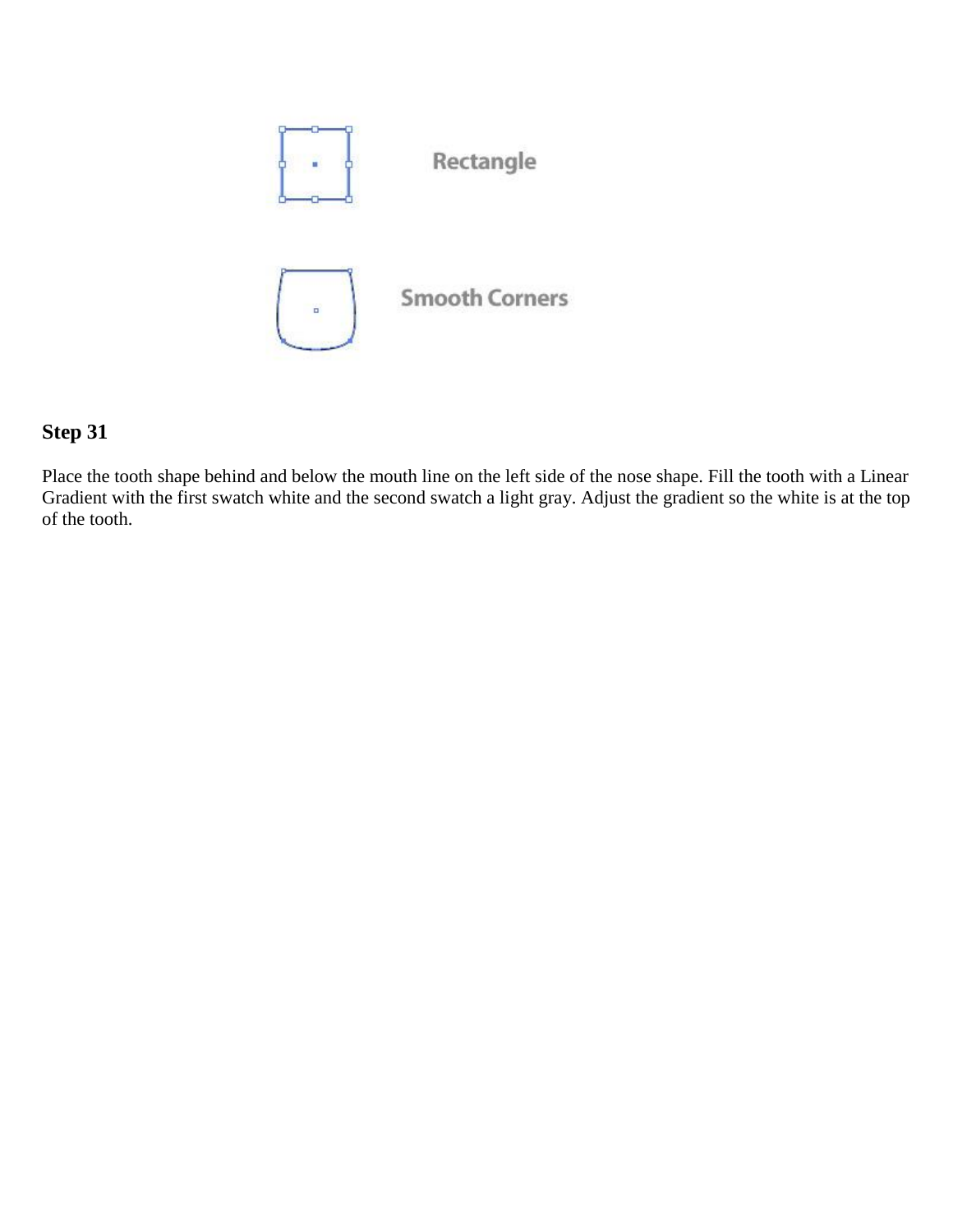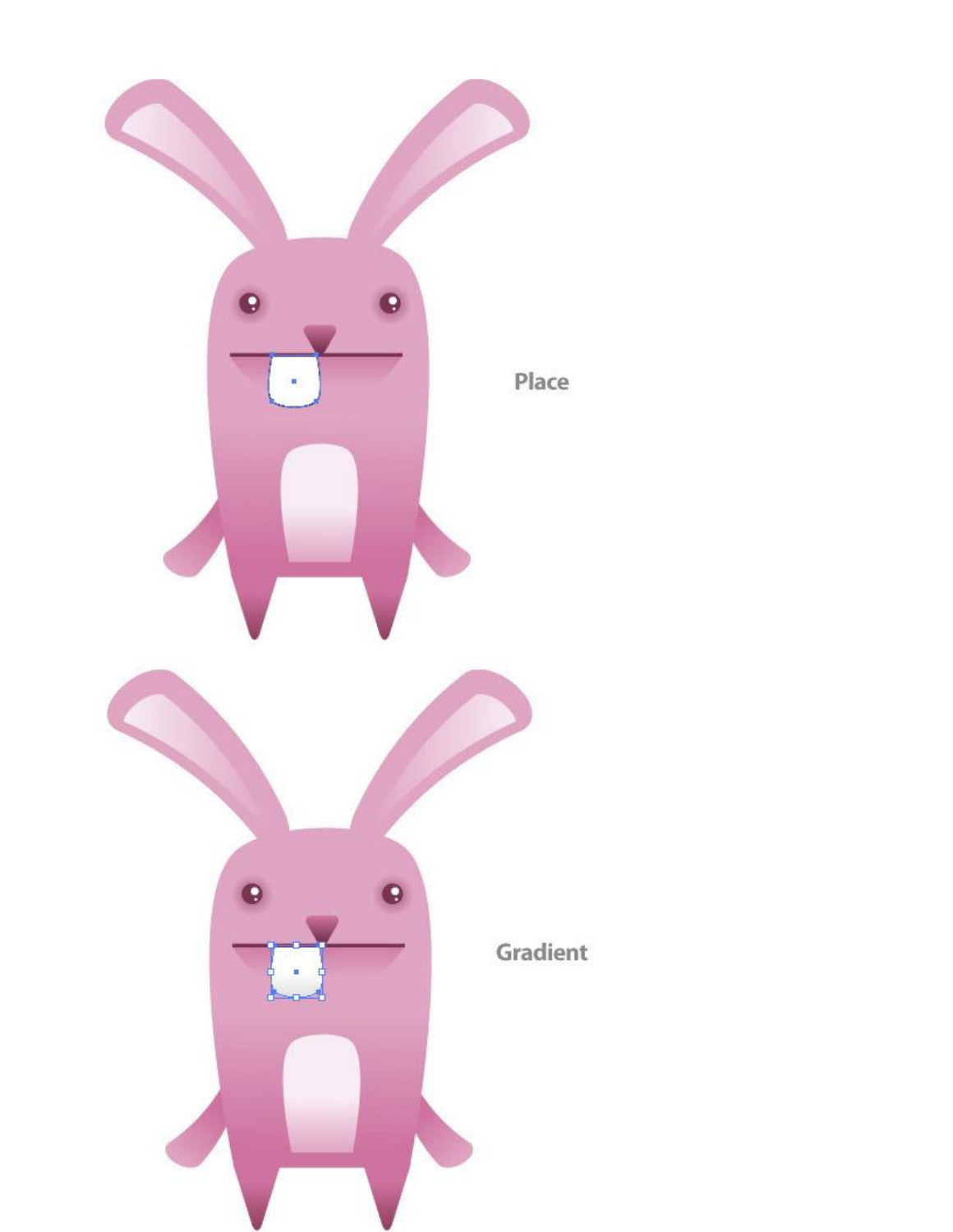Copy (Command + C) the Tooth and Paste in Front (Command + F). Create an ellipse the covers the bottom twothirds of the tooth. Select the tooth copy and the ellipse and Subtract the shapes. Once subtracted, change the color of the shape to a light gray.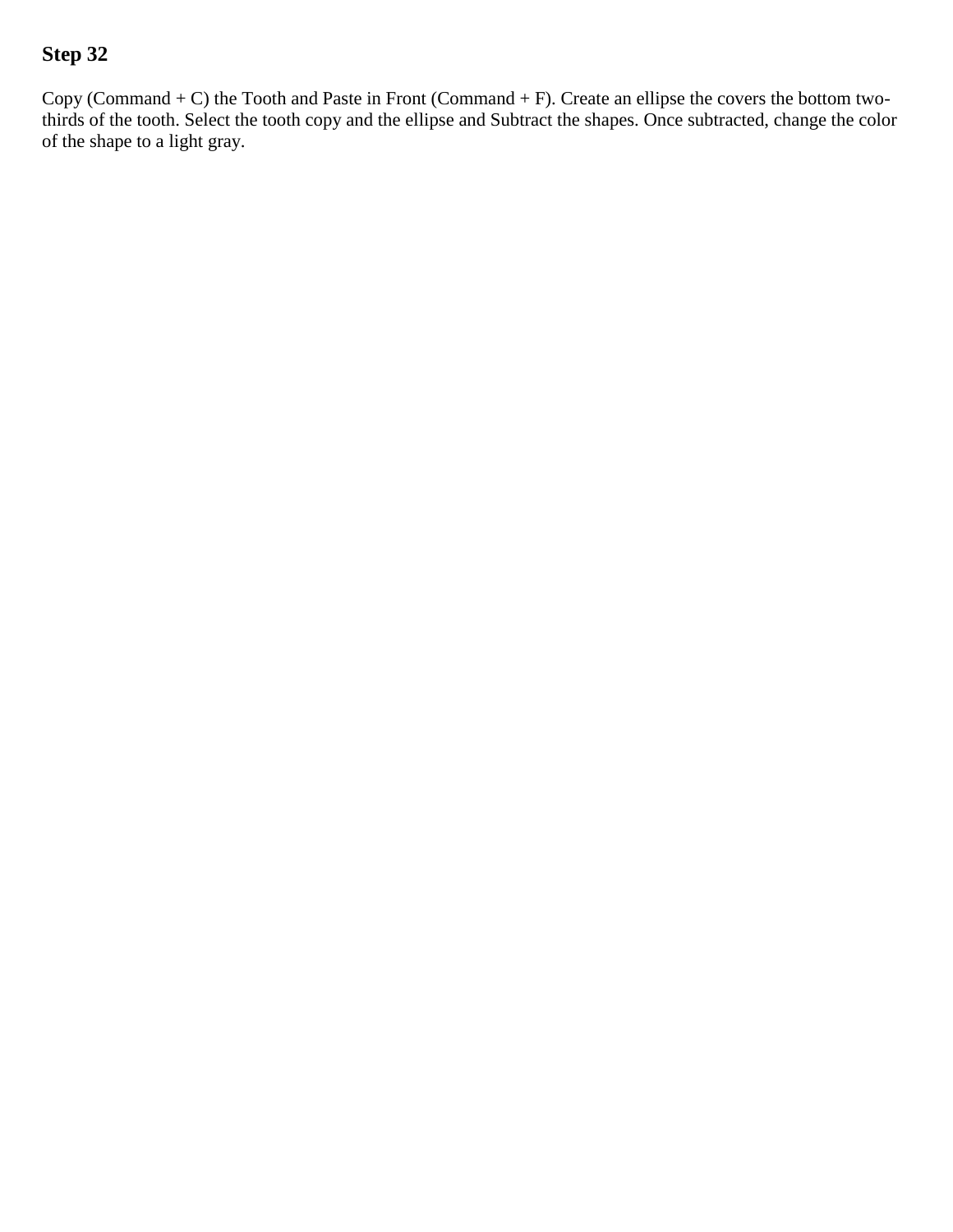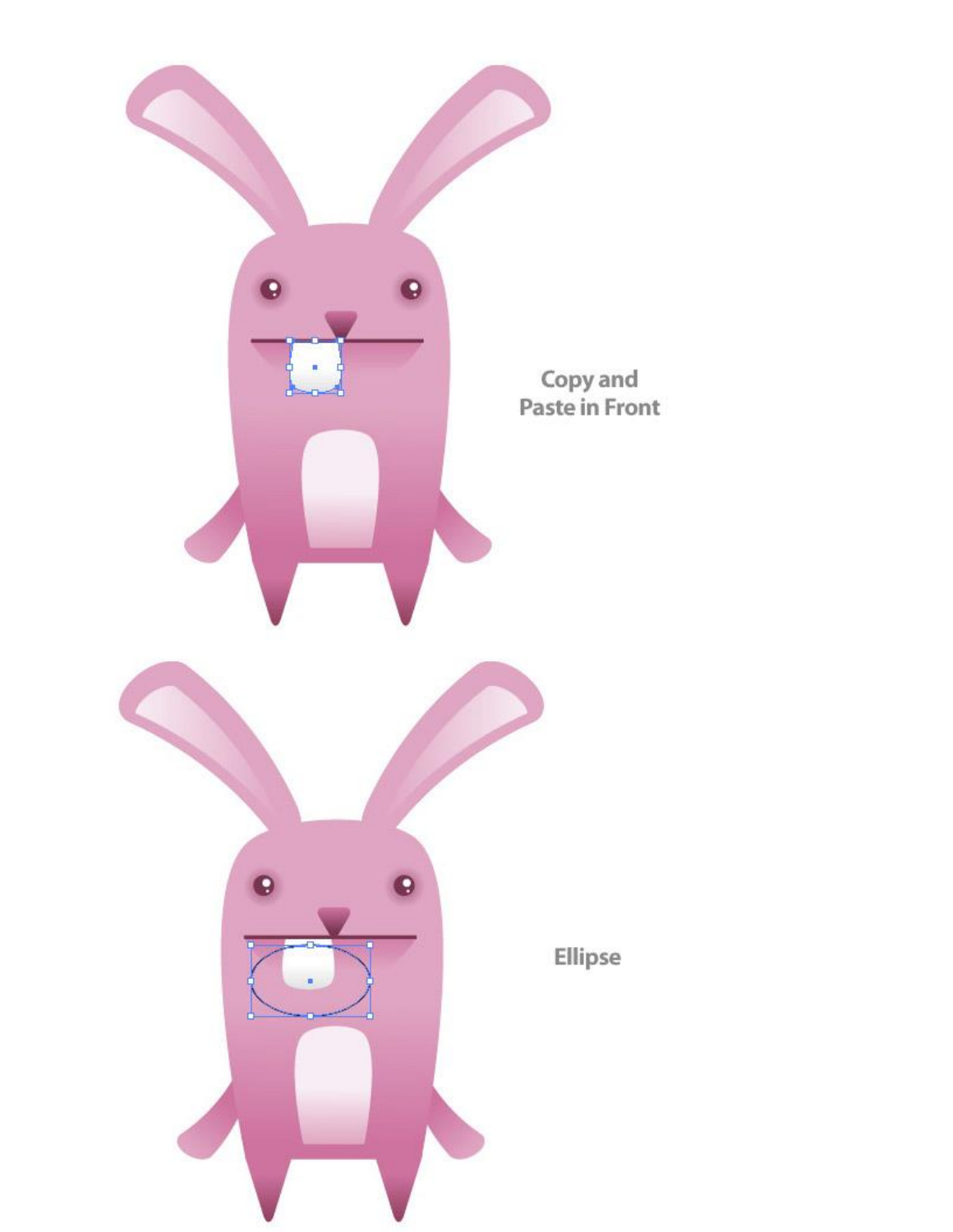Drag out a copy of the tooth shapes to the left side.



## **Step 34**

Now it is time to add some hair. With the Pen Tool draw a hair puff shape towards the top of the body. Fill the shape with the same Linear Gradient as the nose shape.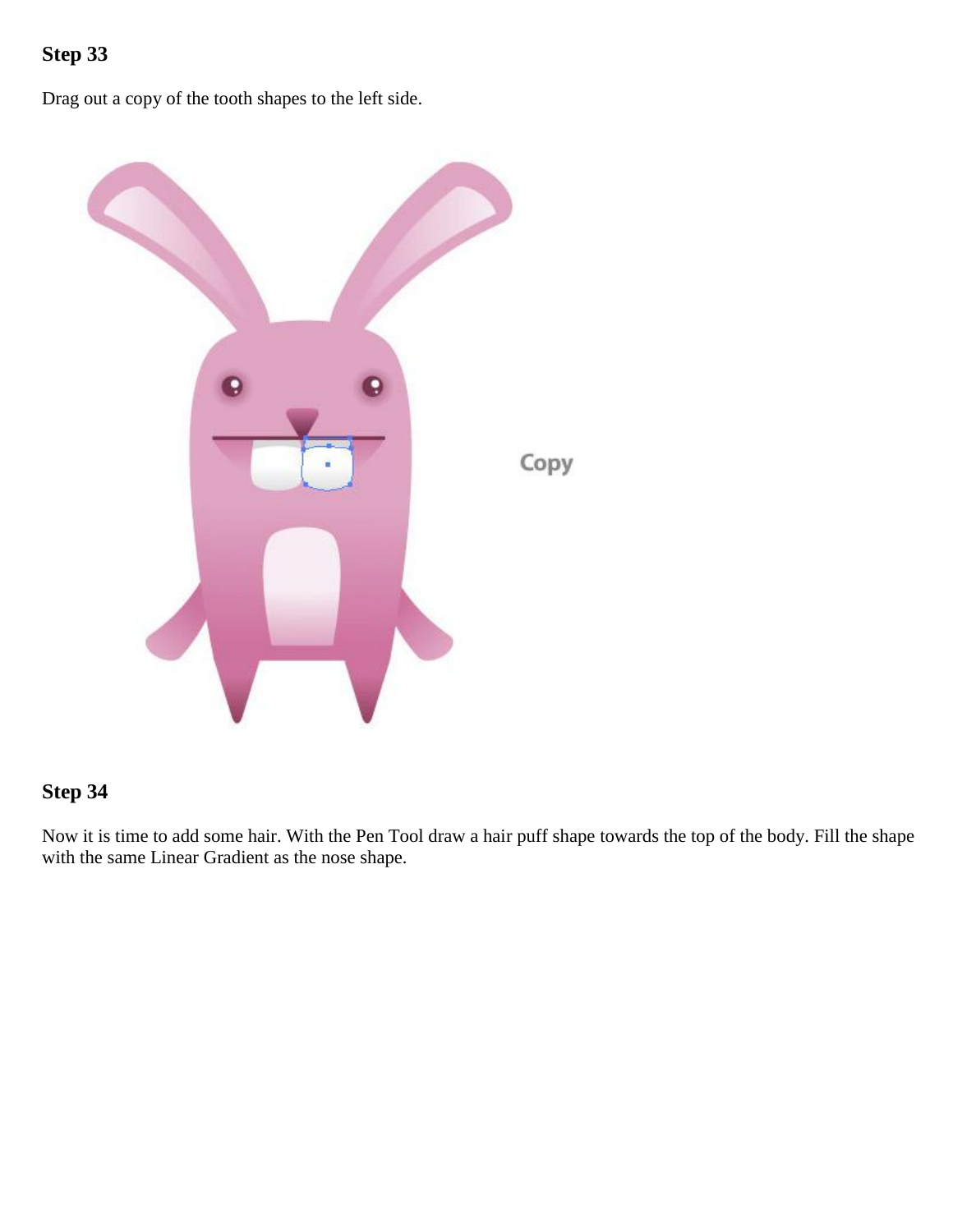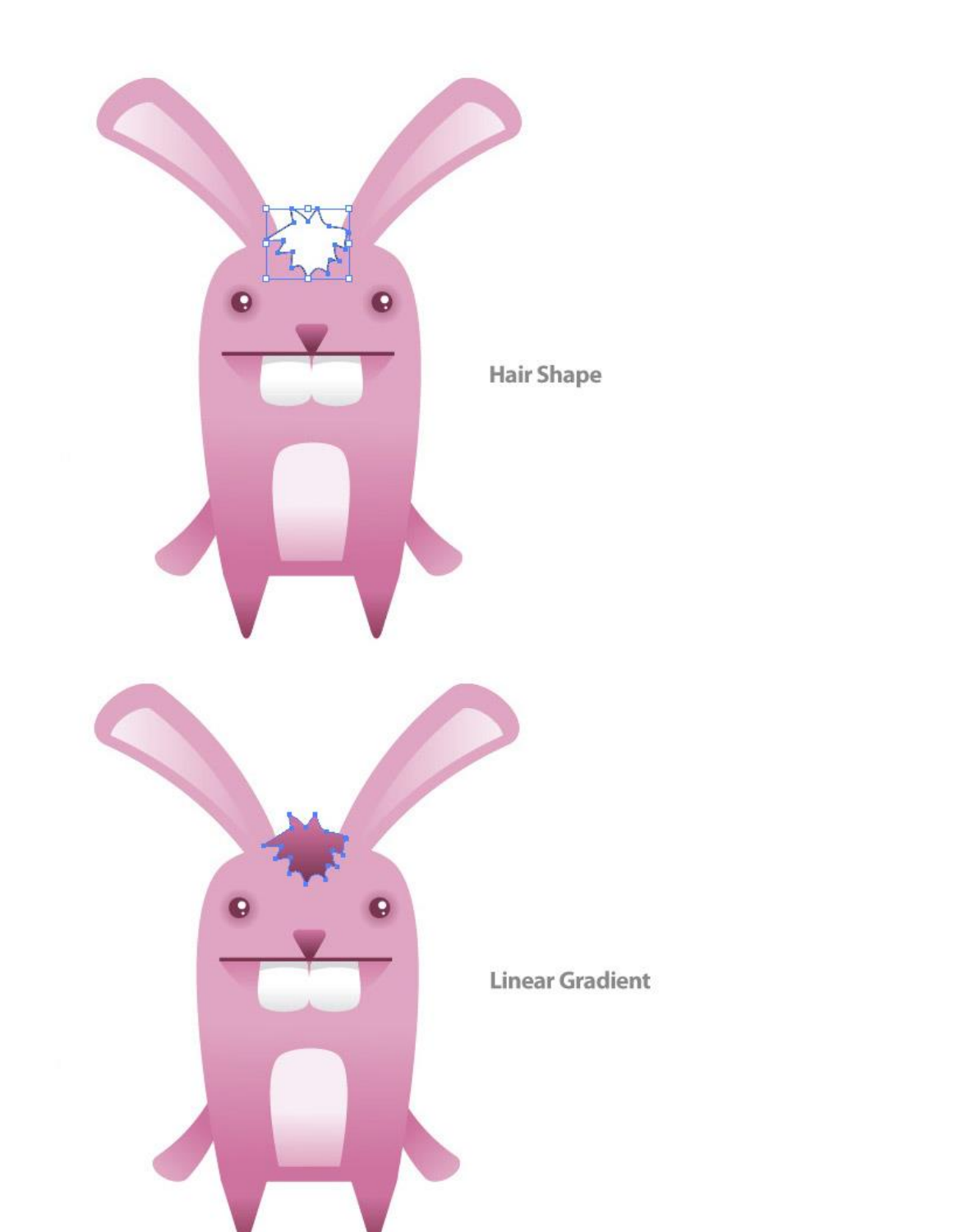With the hair shape selected, Copy (Command + C) and Paste in Back (Command + B). With the copy selected, move it down slightly. Fill the copy with the same gradient as the main body shape and adjust it so the darker part of the gradient is at the top of the shape.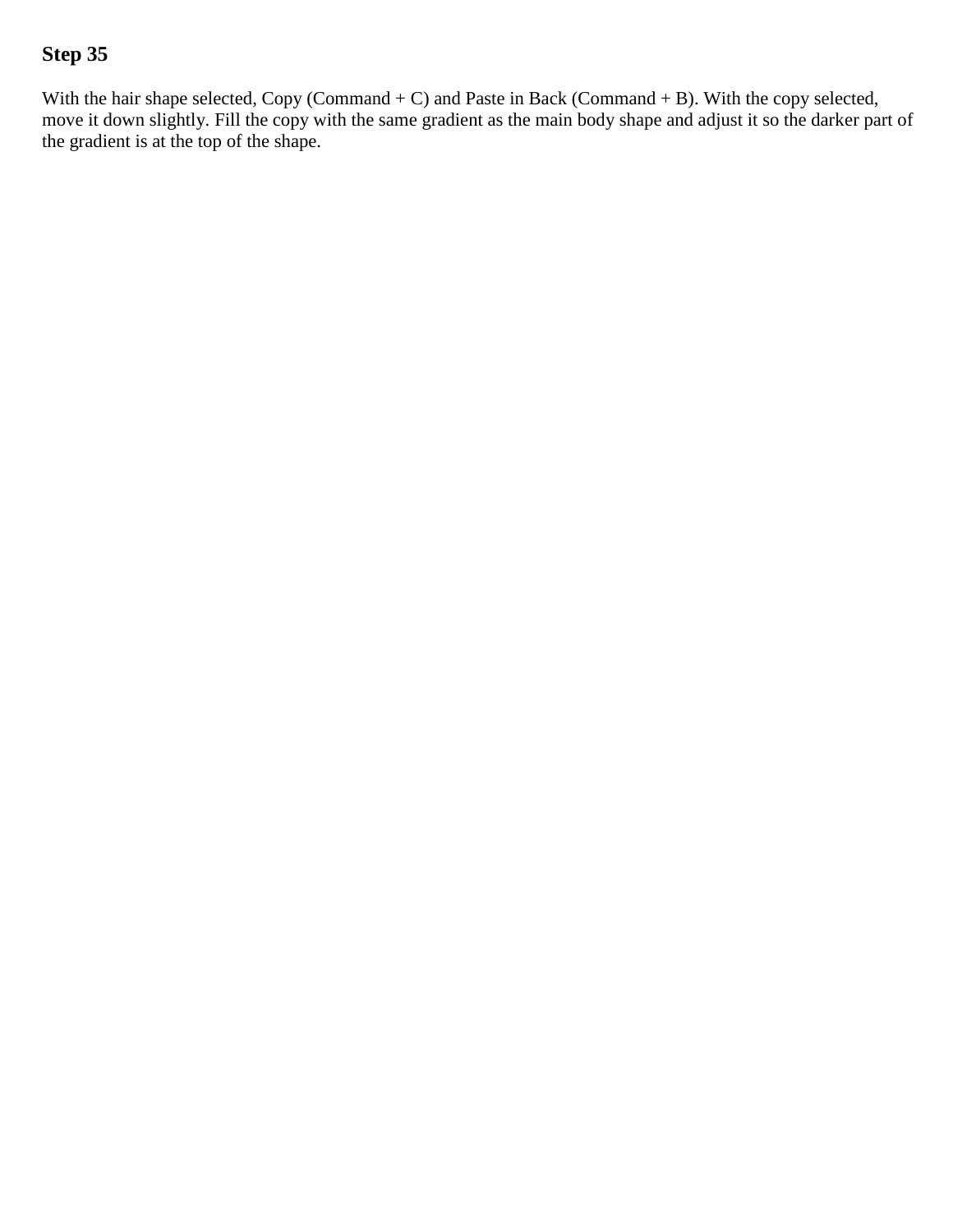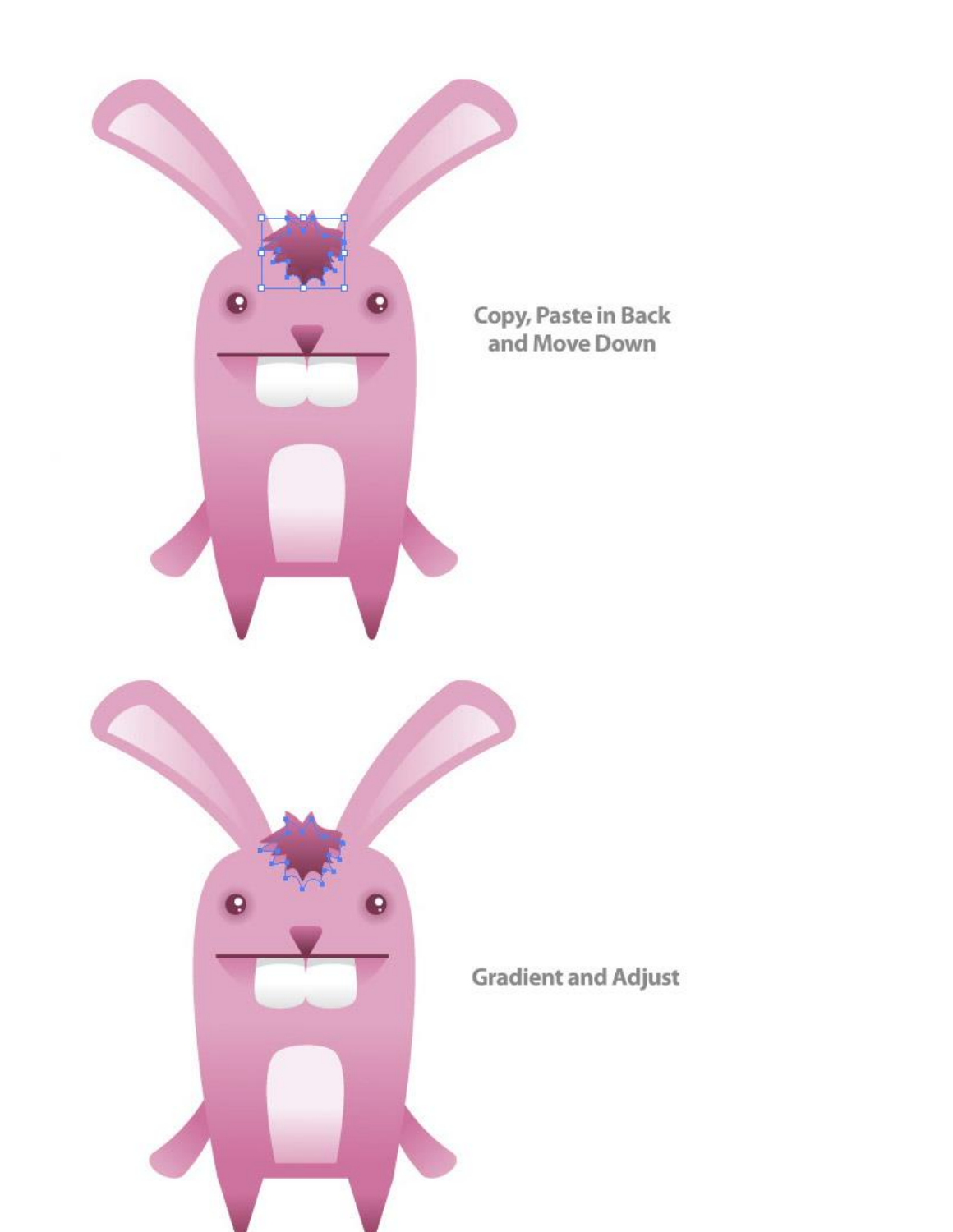The bunny character is done, but lets have some more fun to it. Let's make it look like the bunny just devoured a carrot! Use you Pencil Tool (N) and draw twenty - twenty-five small ellipse like shapes over the teeth and mouth area of the bunny (make these shapes a bit rough). Fill the shapes with a Linear Gradient, set the first swatch to an orange color and the second to a darker orange color.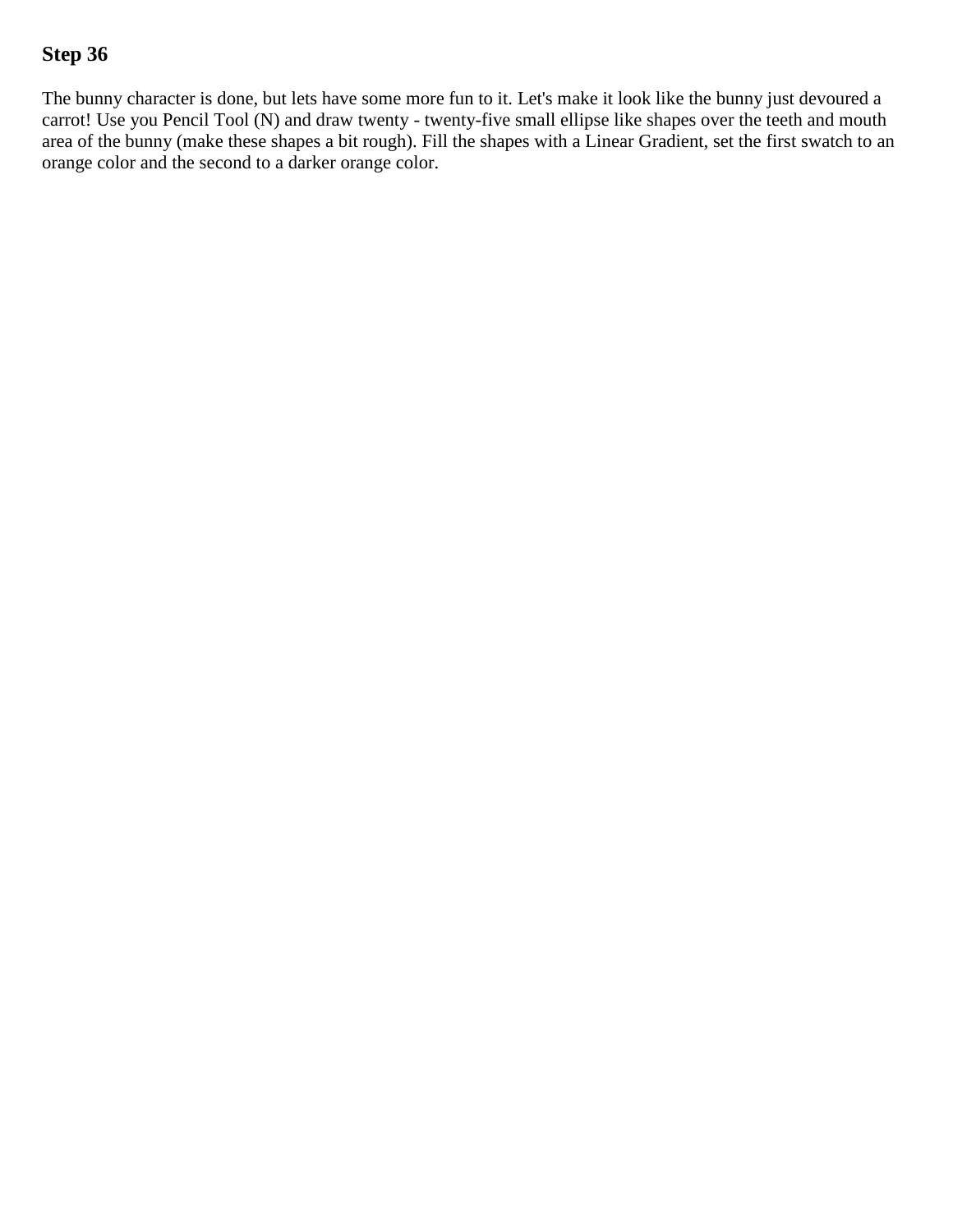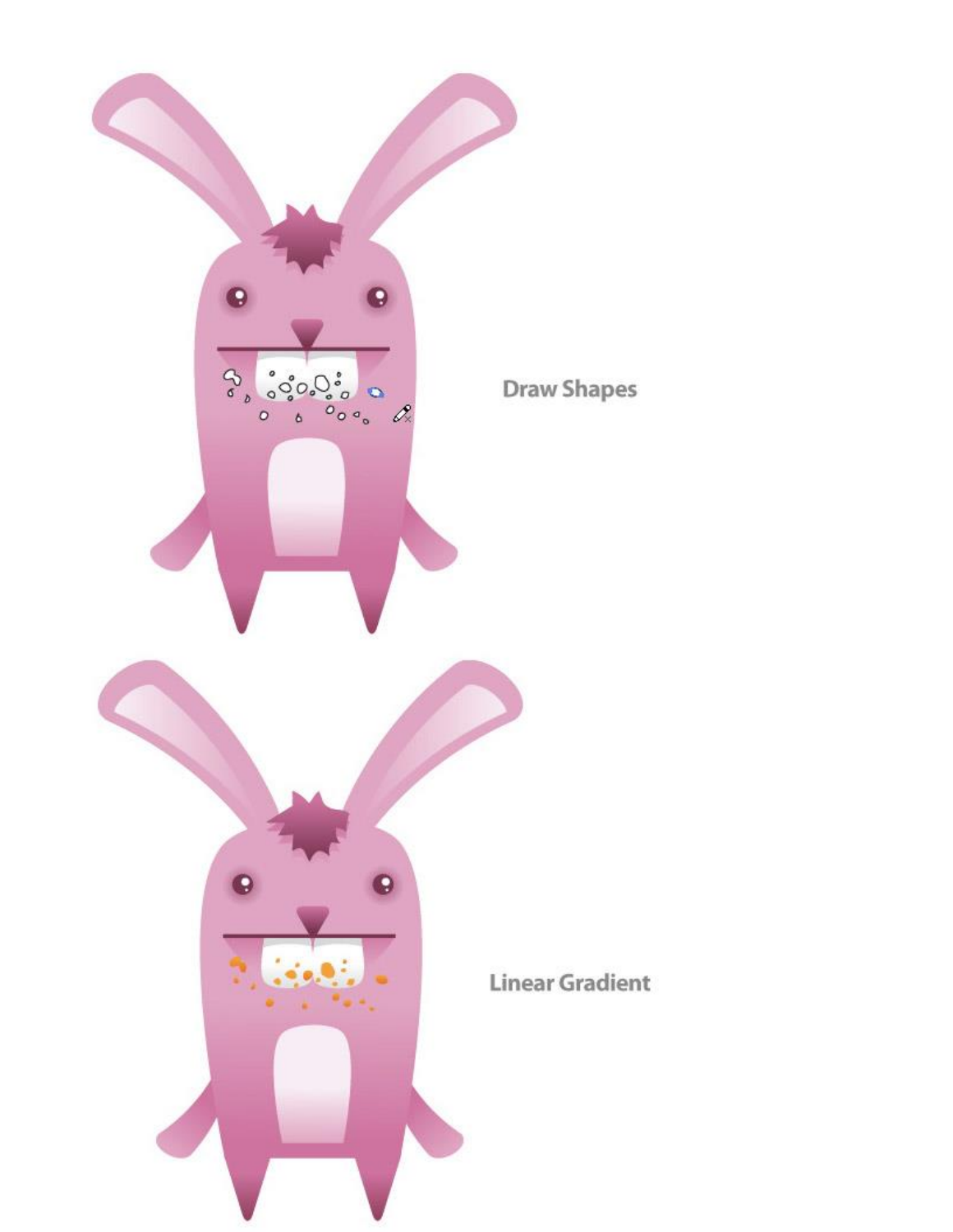Draw an ellipse that is 45 px wide by 30 px tall. Draw another ellipse over that one that is 65 px wide by 30 px tall. Place the second ellipse so the bottom is in the center of the first one. Select both ellipses, Intersect the Shape Areas from the Pathfinder Panel, and press Expand. Next, fill the shape with the orange linear gradient you used for the small elements around the mouth, then adjust the gradient so the lighter part of the gradient is at the top of the shape.





Gradient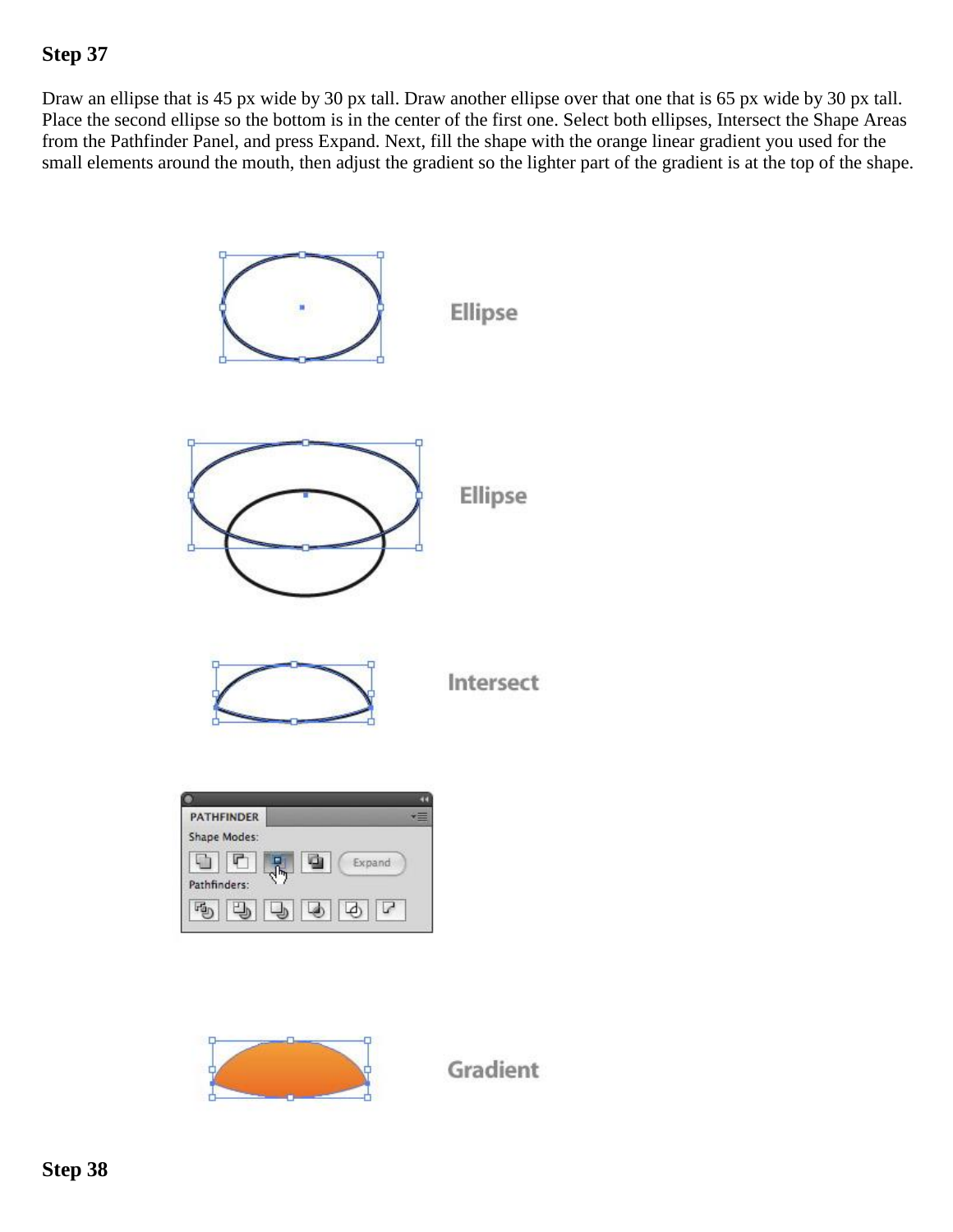With the Pencil Tool (N), create some little ellipse like shapes around and below the previous shape. Fill these with the same orange gradient.



#### **Step 39**

Copy (Command  $+ C$ ) the original top ellipse shape and Paste in Front (F). Scale the shape down to half of its original size, then place it towards the top of the original shape. Change the first swatch in the copied shape to a green color and the second swatch to a darker green color.

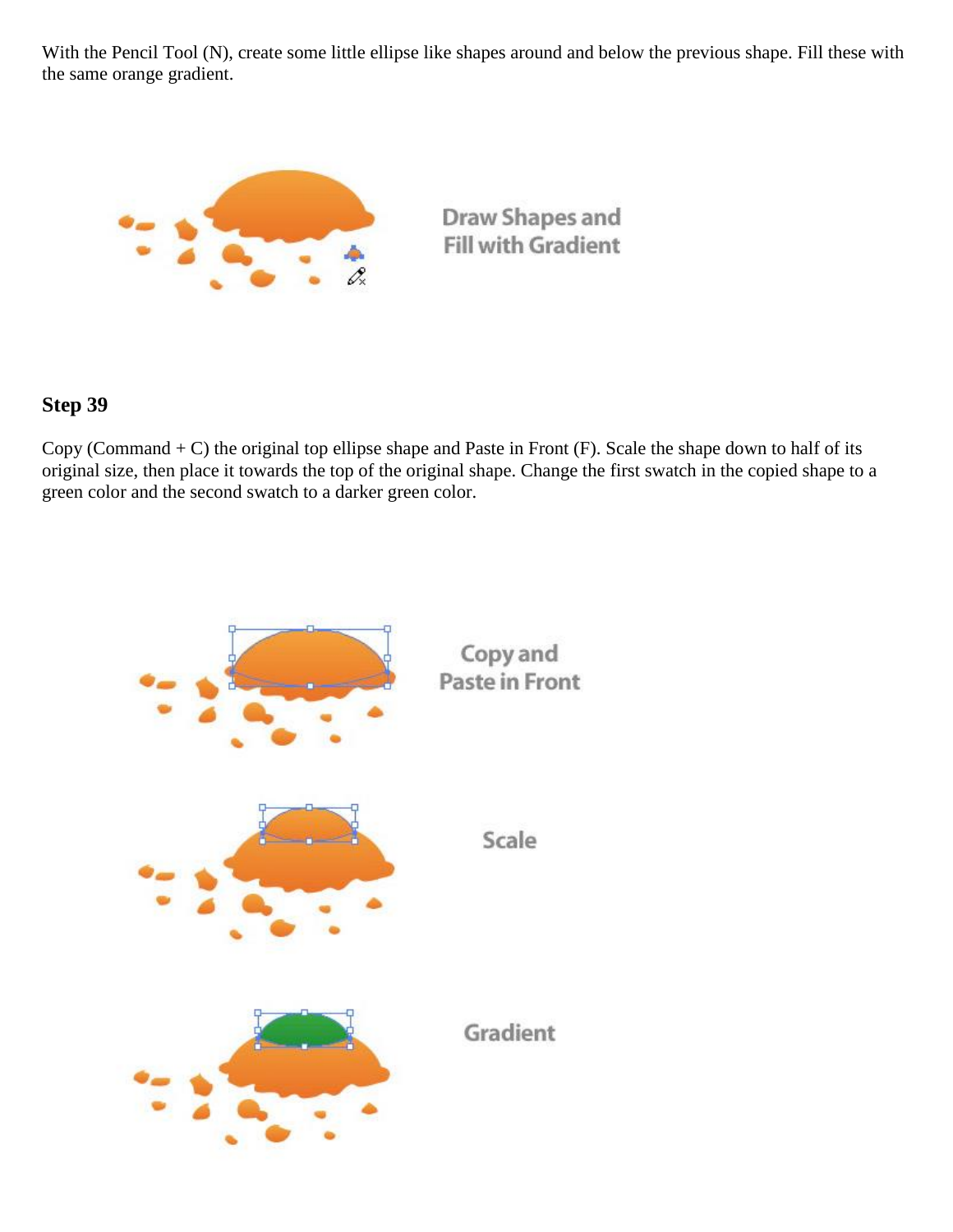With the Pen Tool (P), draw a couple stems coming out of the carrot top. Fill these shapes with the same green gradient you just used.



#### **Step 41**

Create an ellipse that is 75 px by 75 px. Fill it with a Radial Gradient with the first swatch a light brown color, the second swatch a white color, and set the ellipse to Multiply from the Transparency Panel. Next, squish the ellipse vertically to half its original size. Place the ellipse behind all the carrot top artwork as a drop shadow.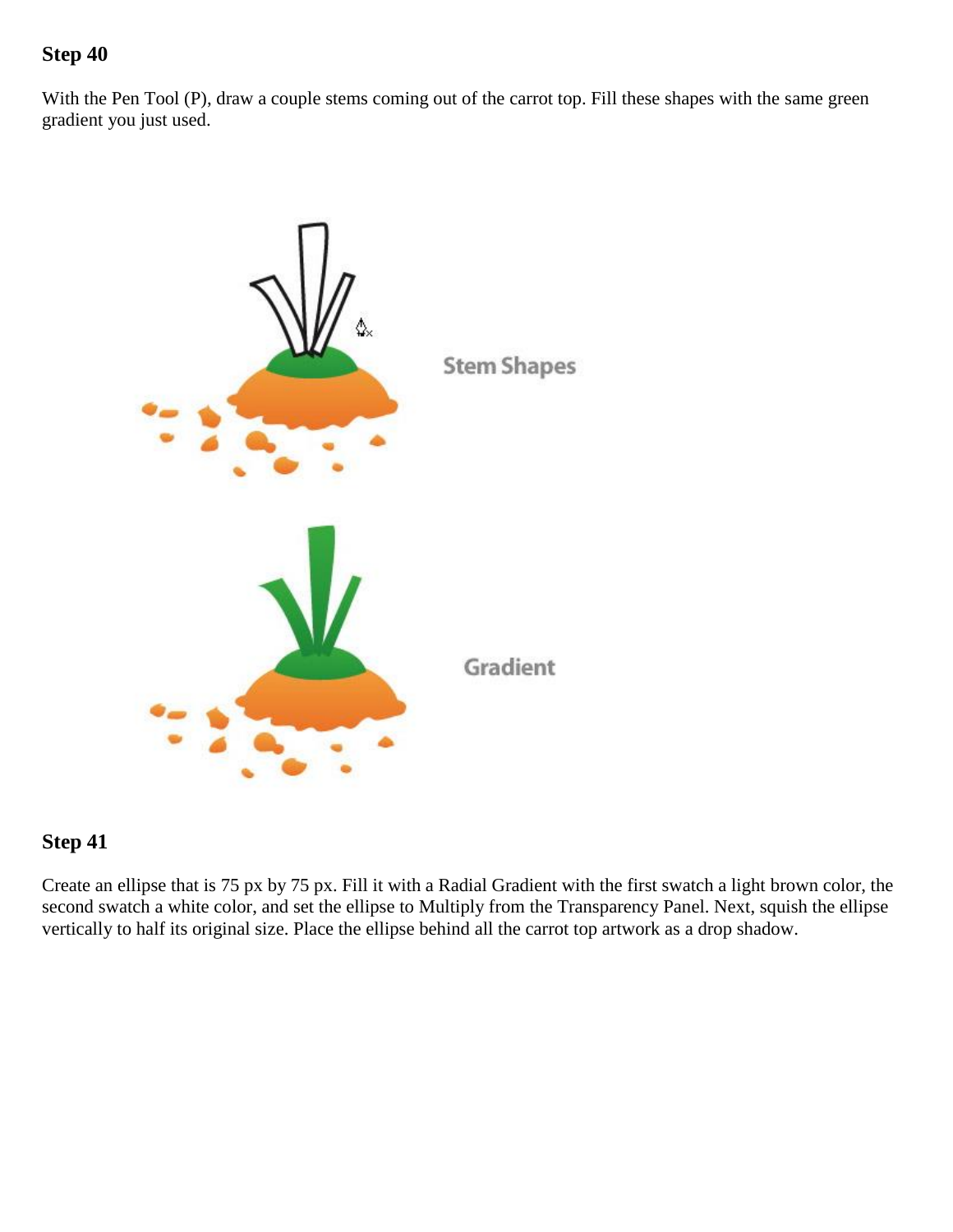



Squish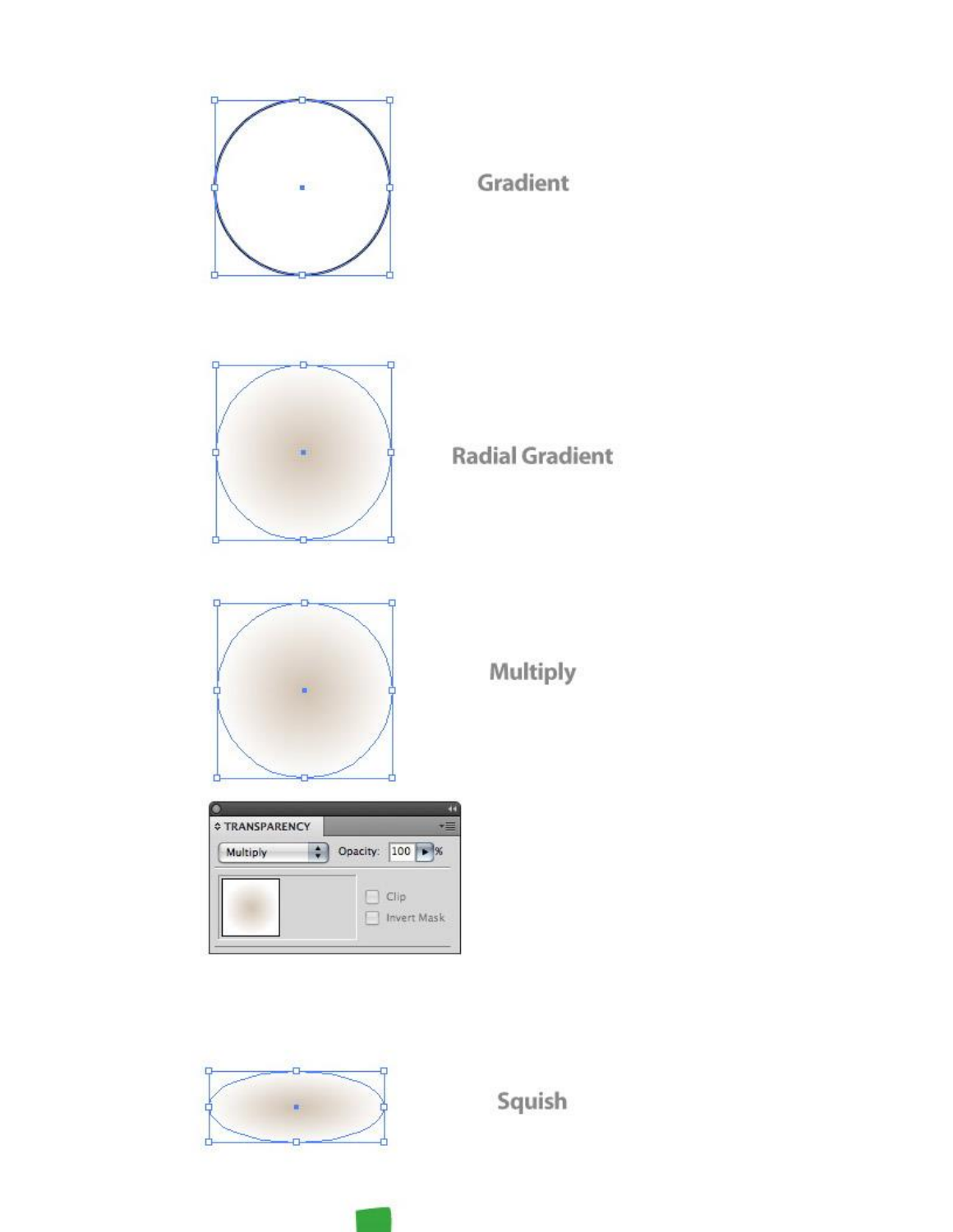Create two more ellipses, as in the previous step, then place them behind the feet. Create another bigger ellipse, but make the brown color of the gradient lighter and place in between the feet shadows.



#### **Step 43**

Create a rectangle the size of you document and fill it with a Radial Gradient. Make the first swatch white and the second swatch a light yellow color. All done!



Rectangle and **Radial Gradient**